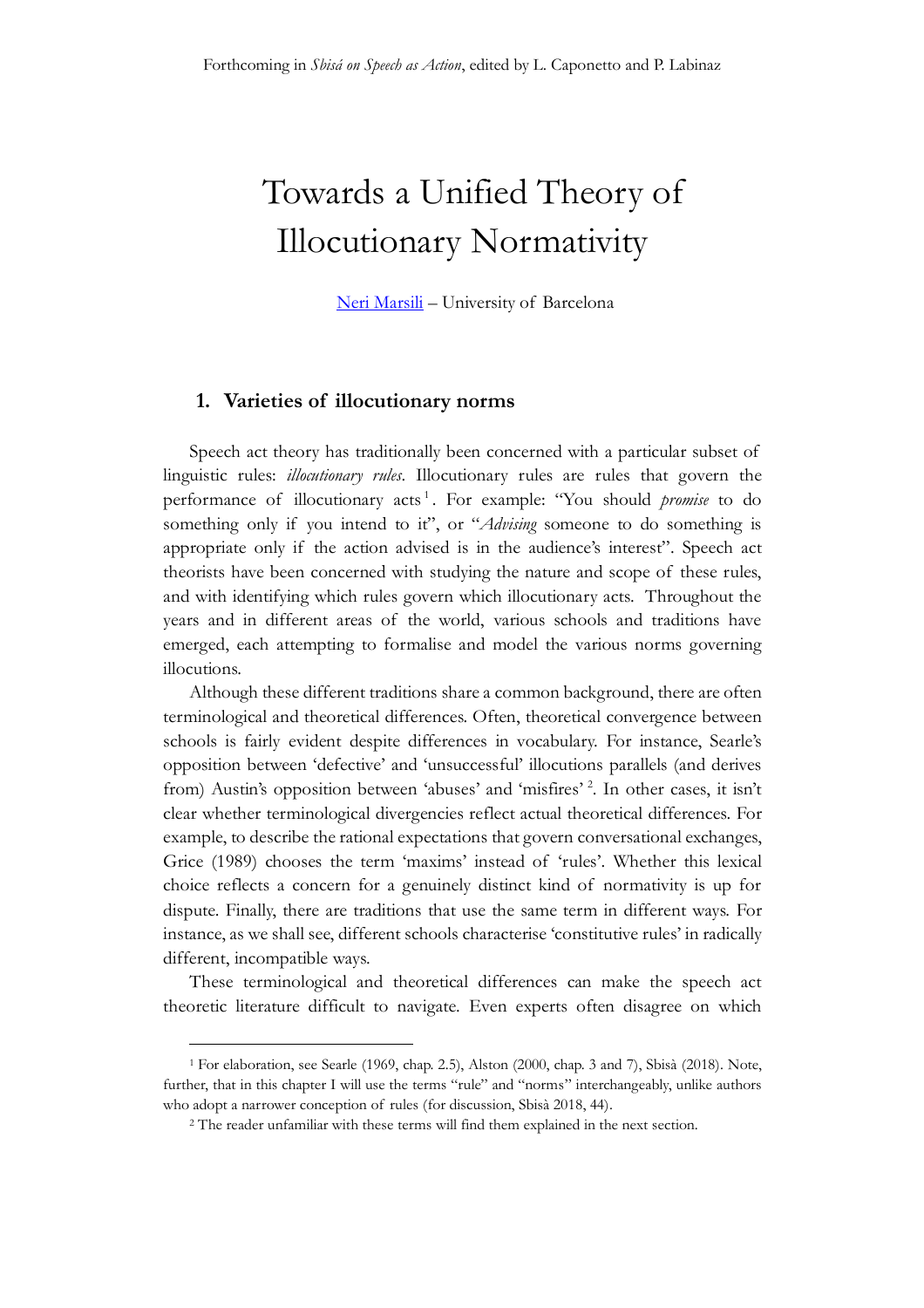differences are purely terminological (and were merely developed in parallel) and which are more substantial (and reflect genuine theoretical divides). The development of a unified framework and a common vocabulary would therefore be a substantial advancement in speech act theory. And while several authors have tried to pitch their own terminology as a solution, few have tried to review extant work in order to develop a more neutral, unified conceptual framework. A promising exception is Marina Sbisà's excellent 2018 essay, "Varieties of Speech Act Norms".

# **2. Sbisà's framework: the 'tripartite view'**

## **2.1. The tripartite view**

Sbisà (2018) introduces three categories within which we can fit the 'variety of illocutionary rules' independently developed in the speech act theoretic tradition. Sbisà's three categories are *constitutive rules, maxims,* and *objective requirements.* In this introductory section, aided by some illustrative examples, I shall present and discuss each category of the tripartition.

*Constitutive rules,* the first kind discussed by Sbisà, set conditions that need to be satisfied for a given illocution to be performed at all<sup>3</sup>. For example, you can fire someone only if you have the authority to do so. If I tell you that you are fired but I have no authority to fire you, my speech act 'fails' or 'misfires': I have not fired you at all. Generalising, if a constitutive rule isn't met, the speech act typically falls flat: it is void or null. The category owes its name to Searle (1969; 1979), who distinguished 'constitutive' rules from 'regulative' rules.

Regulative rules belong to the second family of rules identified by Sbisà, *maxims.*  Violating a maxim doesn't lead to illocutionary failure: you can violate the maxims for  $f$ ing and still  $f$ . Compliance with maxims is only required for optimal performance (2018: 24, 29, 33). A speech act that violates a maxim is defective, and open to "blame and disrepute"<sup>4</sup> (2018: 47). For example, an insincere promise is still

<sup>3</sup> In passing, Sbisà (2018, 25) sometimes adds that "constitutive rules are widely recognized as rules *without which a certain act type would not exist*" (italics mine). I have argued elsewhere that this characterisation is problematic (Marsili 2019). For this reason, I shall stick to Sbisà's characterization of constitutive rules given in the main text – namely, as rules setting conditions that must be met for the speech act to be performed at all.

<sup>4</sup> One might perceive a tension between the two characterisations of maxims offered by Sbisà: meeting maxims is merely needed for *optimal* performance (2018: 24, 29, 33), but failure to follow them leads to a *defective* speech act, making the speaker liable to *blame* and *disrepute* (2018: 30, 47). The former characterisation suggests that following maxims is merely supererogatory (*preferable,* but not *required*), the latter that it is *required.* Sbisà's choice of examples favours the second reading: sincerity,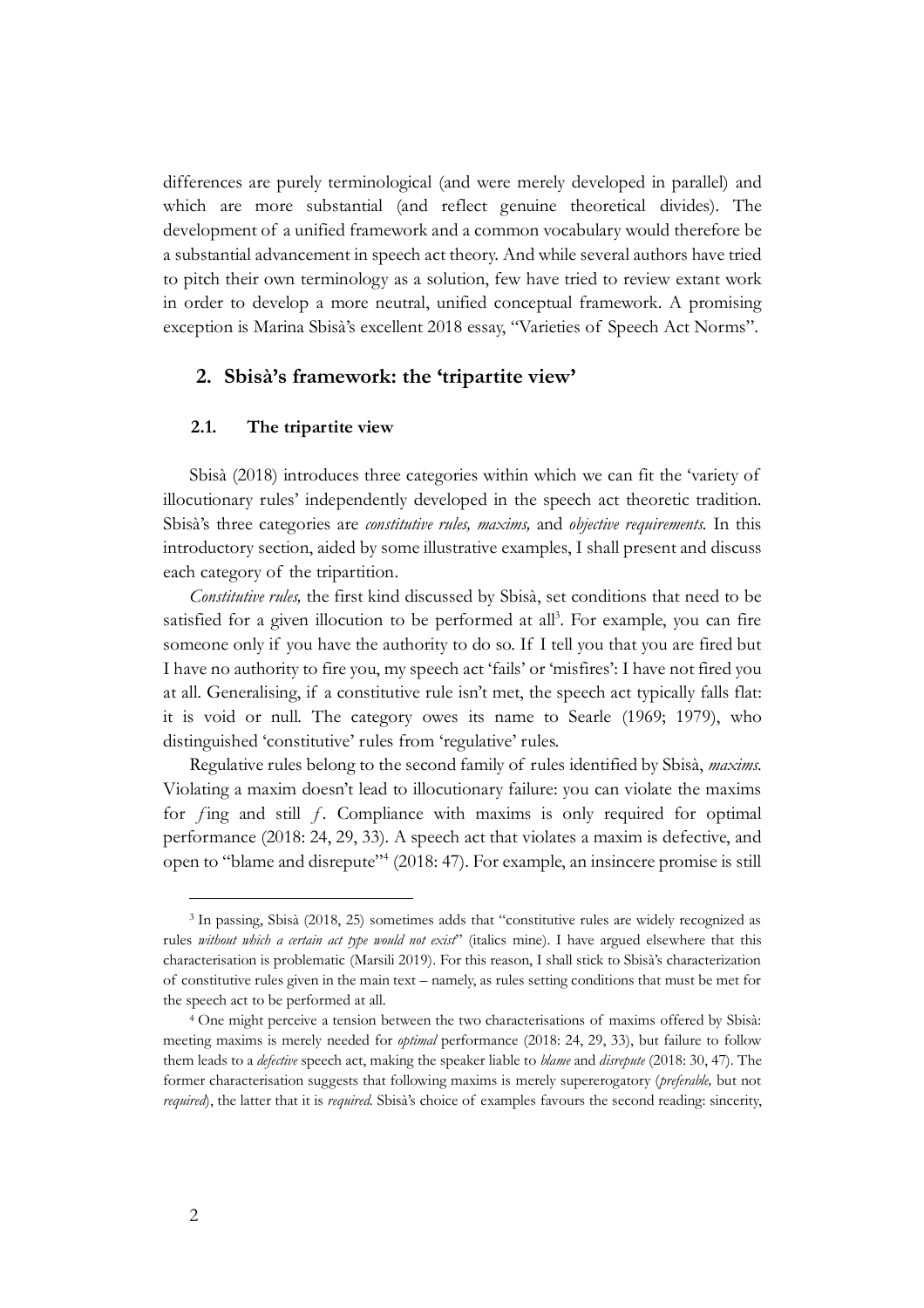a promise, but the speaker can appropriately be criticised and scolded for failing to be sincere. This second category of norms includes Grice's (1989) 'conversational maxims', from which it takes its name.

*Objective requirements* are the third member of Sbisà's taxonomy*.* They concern our assessment of the "correctness of the accomplished speech act with regard to the situation in the world to which it relates" (2018: 23). This notion derives from Austin, who noticed how different normative standards for 'accomplished utterances' (Austin 1975: 139) apply to different illocutions. For instance, an assertion is assessed on the basis of whether it corresponds to the facts; an argument on the basis of its soundness; a piece of advice based on whether it is good or bad (Austin 1975: 139-44). Notably, objective requirements are different from maxims, because an utterance can fail to meet its objective requirements even if it follows the maxims that regulate it. For instance, an assertion can be false even if it is sincere and warranted, a piece of advice can be bad even if it is in good faith, and so forth.

### **2.2. Applying the tripartition to existing notions**

In the speech act theoretic tradition, several notions were independently developed for characterising the different kinds of normative constraints to which illocutionary acts are subject. It will be helpful to review how each of these notions fit into Sbisà's tripartition.

In most cases, we have close matches. The distinction between 'success conditions' and 'felicity conditions' drawn by Bach and Harnish (1979: 55–56) parallels Sbisà's distinction between 'constitutive rules' (success conditions) and 'maxims' (felicity conditions). Austin's (1975) A-rules (misinvocations of a procedure) and B-rules (misexecutions) are both reclassified as 'constitutive rules' in Sbisà's framework. Austin's "Γ-rules" fall instead under the rubric of 'maxims'. Within Γ-rules Austin draws an important distinction, on which we will soon return (§3.1). Γ1-rules (or "*upstream* norms", as Macfarlane 2011 calls them) are rules for *performance,* which need to be met *as the speech act is performed*: for instance, you should believe what you assert (as you assert it). Γ2-rules ("*downstream* norms"), by contrast, are rules for *compliance*, which need to be met *once the speech act is performed:* for instance,

for instance, is not supererogatory. Accordingly, I will henceforth adopt the second reading, and take maxims to describe conditions required for cooperative performance, rather than supererogatory conditions for optimal performance.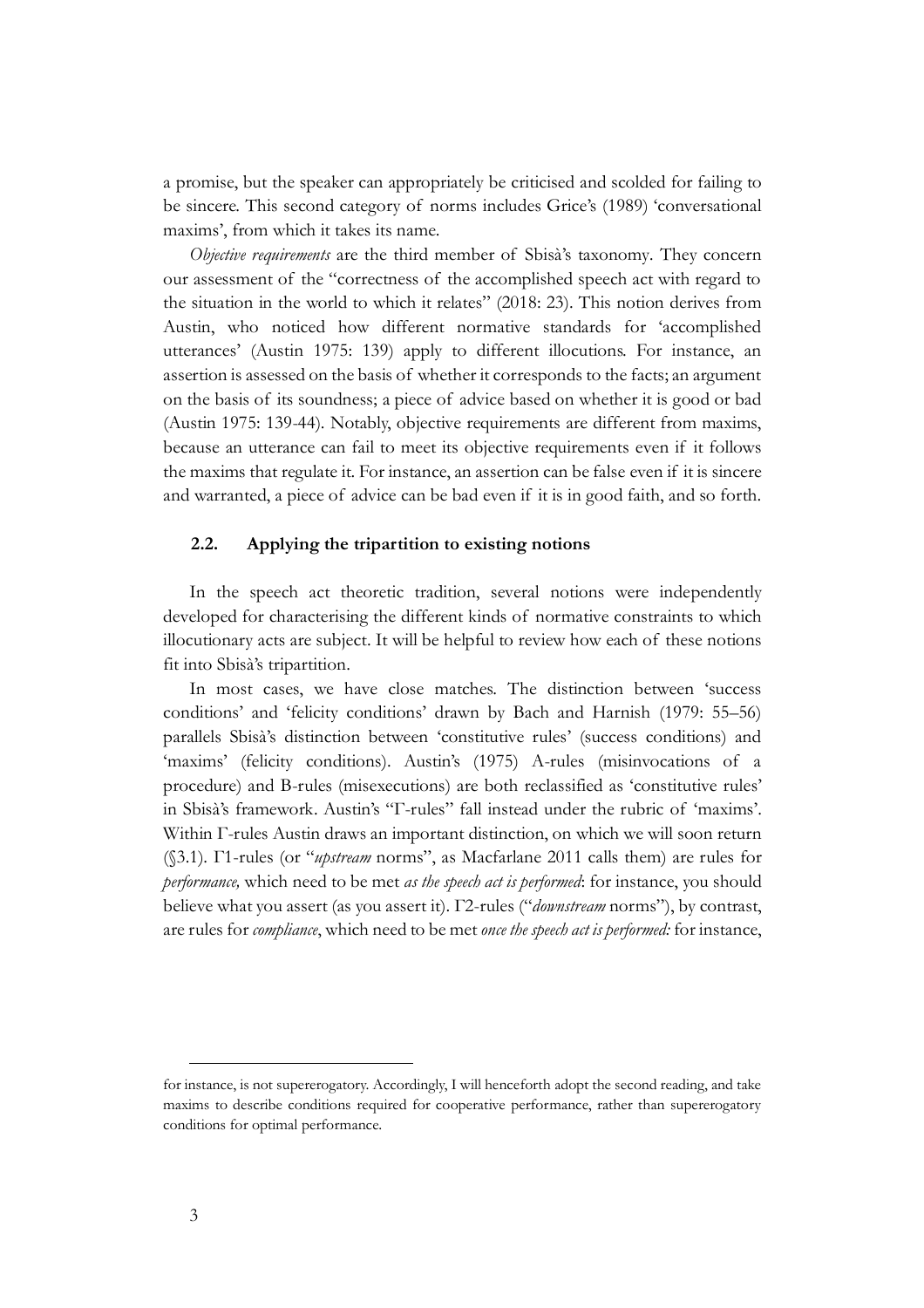after promising to  $f$  you should make sure that you in fact do  $f^5$ . Both are maxims for Sbisà.

The alleged 'epistemic norm' that governs assertion, as discussed by Williamson (2000) and other epistemologists, is trickier to classify within Sbisà's framework. This norm, which is said to take the form "assert  $p$  only if  $p$  satisfies condition  $C^{\omega}$ ", is often referred to as 'the *constitutive* norm of assertion' (or C-rule)<sup>7</sup>. Given that Williamson and other scholars call the C-rule "constitutive", it is tempting to conclude that it is a constitutive rule also in Sbisà's sense. But this would be a mistake. In Sbisà's terminology, a constitutive rule *cannot* be violated while still performing the speech act (in contrast to regulative rules, which can). By contrast, Williamson's C-rule *can* be violated while still asserting (for instance, if you assert what you are certain to be false), so it cannot be a constitutive rule in Sbisà's sense.

Terminological traps like this one illustrate why reflecting on vocabulary is so important in speech act theory. Williamson and other epistemologists use the term 'constitutive rules' to refer to their traditional antonym, 'regulative rules' 8. Misunderstandings and confusion are likely to arise when the same term is used in radically different ways by different schools and traditions<sup>9</sup>. Introducing a shared vocabulary can help alleviate these misunderstandings.

If adopted, Sbisà's taxonomy can serve this purpose. In this case, it reclassifies the C-rule: since it can be violated while still asserting, it cannot be a constitutive rule<sup>10</sup>. How should we classify it, then? For Sbisà, this depends on how we spell out the C-rule. If the C-rule is non-factive, and only establishes a truth-independent requirement for assertability (e.g., "assert only what you reasonably believe to be true", "assert only what you believe with confidence"), it's best classified as a maxim.

<sup>5</sup> Some authors place special emphasis on downstream normativity, arguing that speech acts can be characterised in terms of their essential effects (e.g. Brandom 1994; Sbisà 2007, 2009; Geurts 2019).

<sup>6</sup> What is "condition C"? For Williamson (2000), it is the property of being known by the speaker, so that one should assert only what one knows. A popular alternative is that an appropriate assertion requires rational belief in the asserted proposition (Douven 2006; Lackey 2007; Kvanvig 2009; Gerken 2012). Incidentally, the latter hypothesis is favoured by recent empirical research (Kneer 2018; 2021; Marsili and Wiegmann 2021)

<sup>7</sup> For an overview, see Goldberg (2015) and Pagin and Marsili (2021, sec. 5.1). Notably, the assumption that there is a rule that satisfies this description has been forcefully questioned in the literature (Cappelen 2011; Pagin 2016; Marsili 2019; Greenberg 2020).

<sup>8</sup> See Hindriks (2007), Maitra (2011), and Marsili (2019). For a defence of Williamson's conception of 'constitutive rules', see García-Carpintero (2022).

<sup>9</sup> I discuss the misunderstandings arising from Williamson's use of the term in Marsili (2019).

<sup>10</sup> Sbisà concedes that we might call Williamson's C-rule "constitutive" of assertion in a *weak*  sense of "constitutive", which differs from the *strong* use of the term that she prefers (2018, 28). I come back to this and other terminological complications in the next section.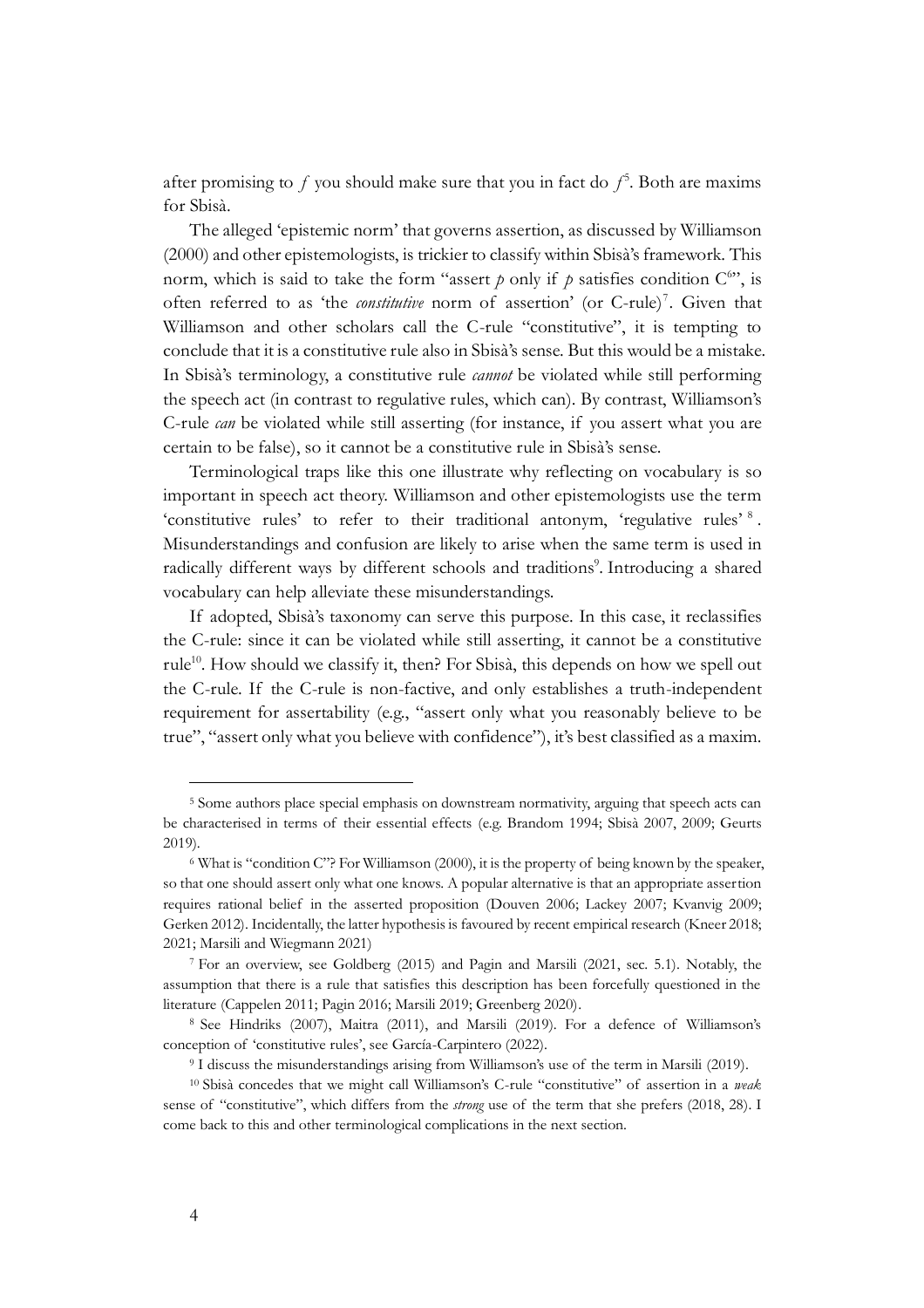If the C-rule is factive, and establishes that only true assertions are permissible (e.g., "assert only the truth", or "assert only what you know"), it's best classified as setting an objective requirement (Sbisà 2018, 39)<sup>11</sup>.

To help keep track of each notion introduced so far, it can be helpful to have a brief summary at this point. Figure 1 illustrates Sbisà's tripartition, accompanied by a brief characterisation of each category<sup>12</sup>, and a list of the kinds of norms it encompasses<sup>13</sup>:

| Kind of rule  | Sets conditions for: | Consequences of violation    | Kinds of norms falling under the category                          |
|---------------|----------------------|------------------------------|--------------------------------------------------------------------|
| Constitutive  | Conditions for       | The speech act isn't         | Austin's A-rules and B-rules                                       |
| rules         | performance          | performed                    | Searle's constitutive rules                                        |
|               |                      |                              | Bach & Harnish's success conditions                                |
| <b>Maxims</b> | Conditions for       | The speech act is defective, | Searle's regulative rules                                          |
|               | appropriate          | the speaker open to blame    | Gricean Maxims                                                     |
|               | performance          | for the act they performed   | Bach & Harnish's felicity conditions                               |
|               |                      |                              | Austin's <i>T</i> -rules ( <i>upstream</i> and <i>downstream</i> ) |
|               |                      |                              | Non-factive norms of assertion                                     |
| Objective     | Conditions for       | The speech act is open to    | Austin's terms of assessment (true/false,                          |
| requirements  | objective assessment | negative assessment (it is   | fulfilled/unfulfilled, just/unjust, etc.)                          |
|               |                      | unfit for its purpose)       | Factive norms of assertion                                         |

**Figure 1:** *The three categories of rules introduced by Sbisà (2018)*

# **2.3. Terminology**

While the aim of this chapter is to build upon Sbisà's model, in what follows I will adopt a slightly different terminology. This is to avoid misunderstandings that may arise from the adoption of some terms. Consider the term 'constitutive rule'.

<sup>11</sup> Sbisà confirmed this point (mostly left implicit in her article) in personal communication. The classification of non-factive norm of assertions as maxims is in line with Grice's terminology, since his Submaxims of Quality impose similar constraints. For more on the distinction between factive and non-factive norms, Marsili (2018a).

<sup>12</sup> These should be regarded as *prima facie* characterisations, not necessary and sufficient conditions. Sbisà (2018) carefully leaves open the possibility of exceptions. It is easy to imagine some. Violations of constitutive rules need not result in misfires, as when a group of people doesn't notice that the speaker had no authority to issue an order, and executes it. Similarly, maxim-violation can lead to misfires, as when a maxim is violated so flagrantly that the audience doesn't take the speaker to be attempting to perform the relevant illocution (as in Gricean irony).

<sup>13</sup> Sbisà also describes some politeness norms as maxims. I have some doubts about this, but tackling them would lead us astray. For our purposes, politeness norms can simply be left out of the discussion.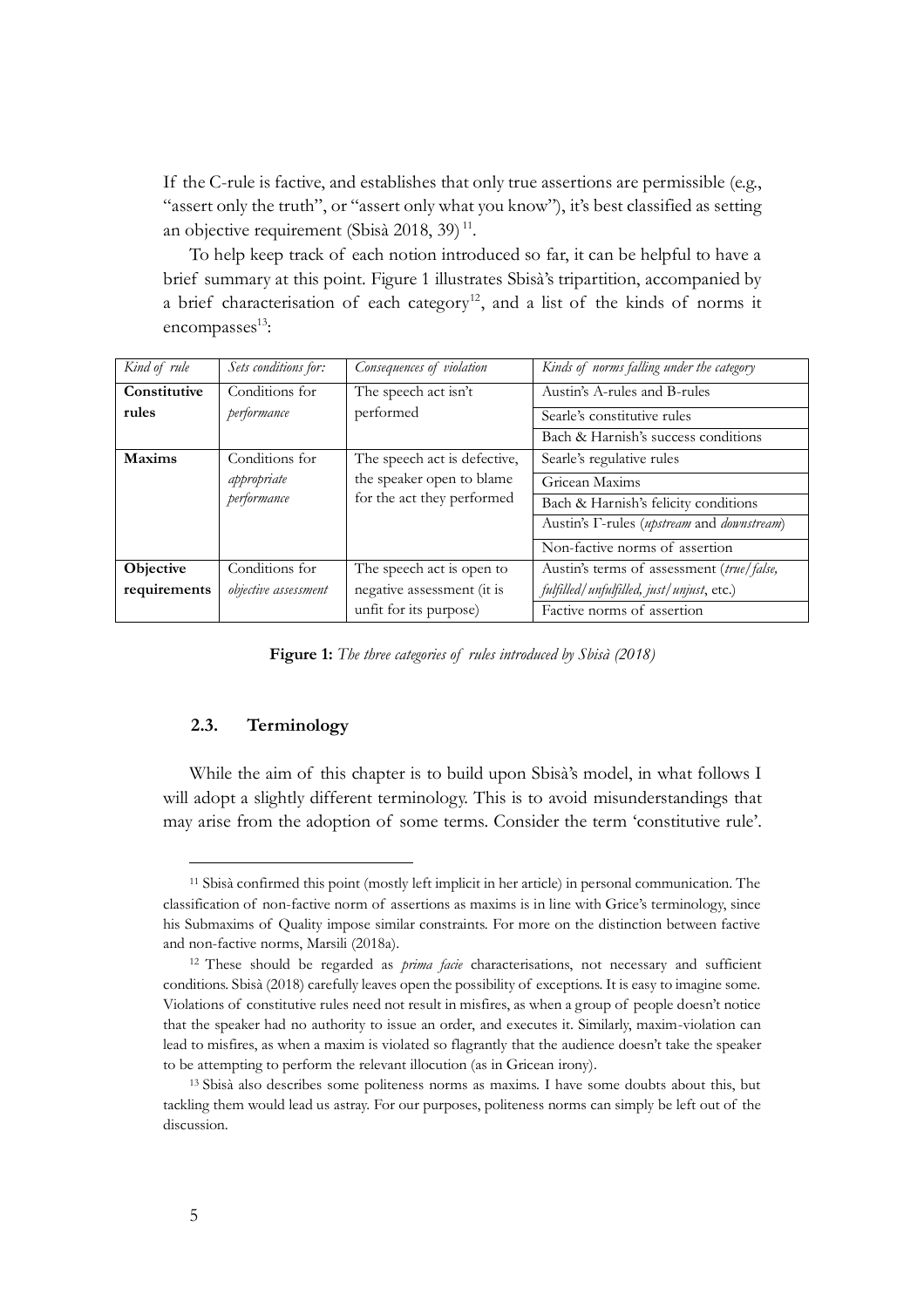We have seen that epistemologists use this term to refer to a norm (the C-rule of assertion) that is *not* constitutive in Sbisà's sense. This makes the term 'constitutive rule' sub-optimal for our purposes: if the goal is developing a common vocabulary for speech act theory (one that can help us dispel confusion and avoid misunderstandings), it is better to avoid labels that have been used in radically different ways within different traditions.

To complicate matters, the definition of constitutive rule adopted by Sbisà also departs from Searle's foundational use of the term. For Sbisà, constitutive rules can take an imperative form (e.g., "Do not order someone to  $f$  unless you have the authority to order them to  $f$ ") and can be violated (e.g., if I have no authority to order you to ƒ). For Searle, constitutive rules *do not* take the form of imperatives (Searle 1969: 34, 36) and cannot be violated (1969: 41).

My aim here is not to enter exegetic debates<sup>14</sup>. More modestly, I am noting that the term 'constitutive rule' has been interpreted differently by different authors. To avoid misunderstandings, adopting a different term would therefore be preferable. Henceforth, I will adopt 'validity conditions' (or 'validity rules') instead of 'constitutive rules'. This stipulative term doesn't overlap with existing ones, and is self-explanatory: a speech act performance is *invalid* (null, void) if validity conditions are violated.

Terminological worries also arise about 'maxims'. In Gricean pragmatics, this label identifies constraints for performance that are *not* illocution-specific<sup>15</sup>; in Sbisà's taxonomy, it identifies illocution-specific ones. This departure from tradition may equally lead to misunderstandings. Since in Sbisà's tripartition 'maxims' define the conditions under which a specific illocution is deemed appropriate and cooperative, I will adopt instead the term 'cooperative rules' – which avoids terminological confusion, and maintains the Gricean flavour present in Sbisà's original terminological choice.

Summarising, I will depart from Sbisà in adopting the following terminological conventions:

> Constitutive Rules  $\rightarrow$  Validity Conditions Maxims  $\rightarrow$  Cooperative rules

<sup>&</sup>lt;sup>14</sup> I attempted to tackle some (primarily concerning different interpretations of Williamson's notion of "constitutive rule") in Marsili (2019).

<sup>&</sup>lt;sup>15</sup> Although a reasonable case can be made that Grice's Quality maxims only apply to assertives, such a restriction isn't explicit in Grice. Crucially, the other maxims (Relevance, Manner, Quantity) indisputably apply across the illocutionary board.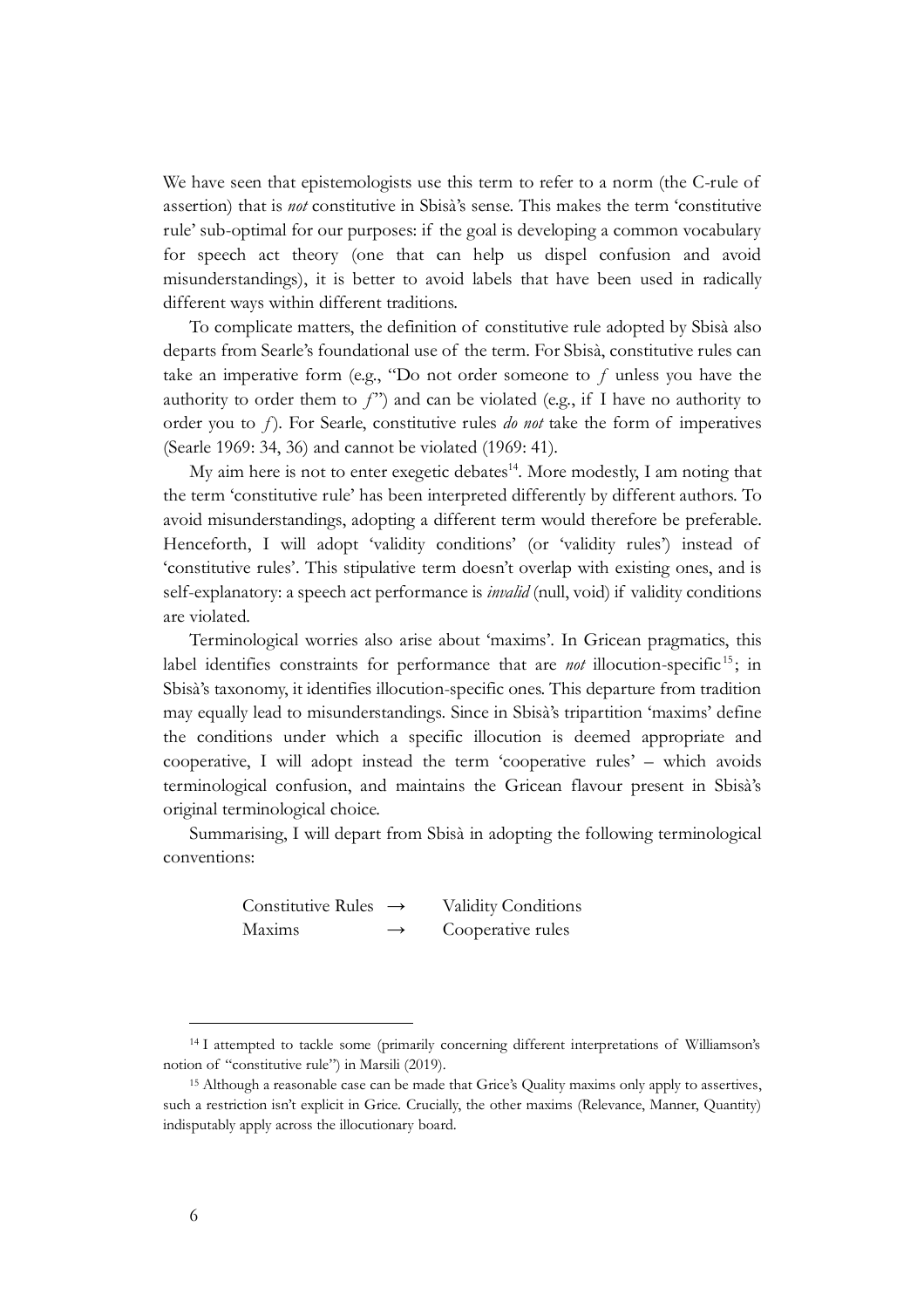## **2.4. Revising and extending the model**

Sbisà has developed a valuable framework for organising and critically examining scholarly work on illocutionary norms. Her model allows us to better understand the connections between various traditions. It helps us highlight similarities that would otherwise be obscure, and better track progress in the discipline. It is a useful map to navigate the complex body of research on illocutionary normativity, and has potential to facilitate scholarly advancement in this field. Indeed, some authors have already adopted this framework to tackle specific problems in speech act theory (see, e.g., Shields 2020; Corredor 2021).

While Sbisà's tripartition does help us understand and classify the 'varieties of norms' identified by scholars working on illocutionary normativity, it inevitably represents a starting point (rather than the finishing line) for the project of developing a unified framework for studying illocutionary normativity. The aim of this chapter is to make a further step in the same direction. To this end, the next section identifies some ways in which the tripartite model proposed by Sbisà could be refined and improved, whereas section 4 introduces a novel, more ecumenical theoretical framework that aims to address the widespread disagreement concerning which rules govern which illocution.

## **3. Two challenges for the tripartite model**

#### **3.1. Upstream rules and downstream obligations**

Sbisà's tripartition identifies three kinds of norms: constitutive norms, maxims, and objective requirements. Ideally, each 'kind of rule' historically identified by speech act theorists (regulative rules, A-rules, Γ-rules, etc.) should fit neatly into one category or another. But perhaps there are some normative constraints that don't fit the tripartition all that neatly – like 'downstream' obligations that arise *from* the performance of the speech act (which partially<sup>16</sup> overlap with Austin's Γ-2 rules). The tripartite view classifies Γ-2 rules as 'cooperative rules' (maxims). However,

<sup>16</sup> I write "partially" because Γ-2 rules only concern downstream obligations that *the speaker* has to discharge.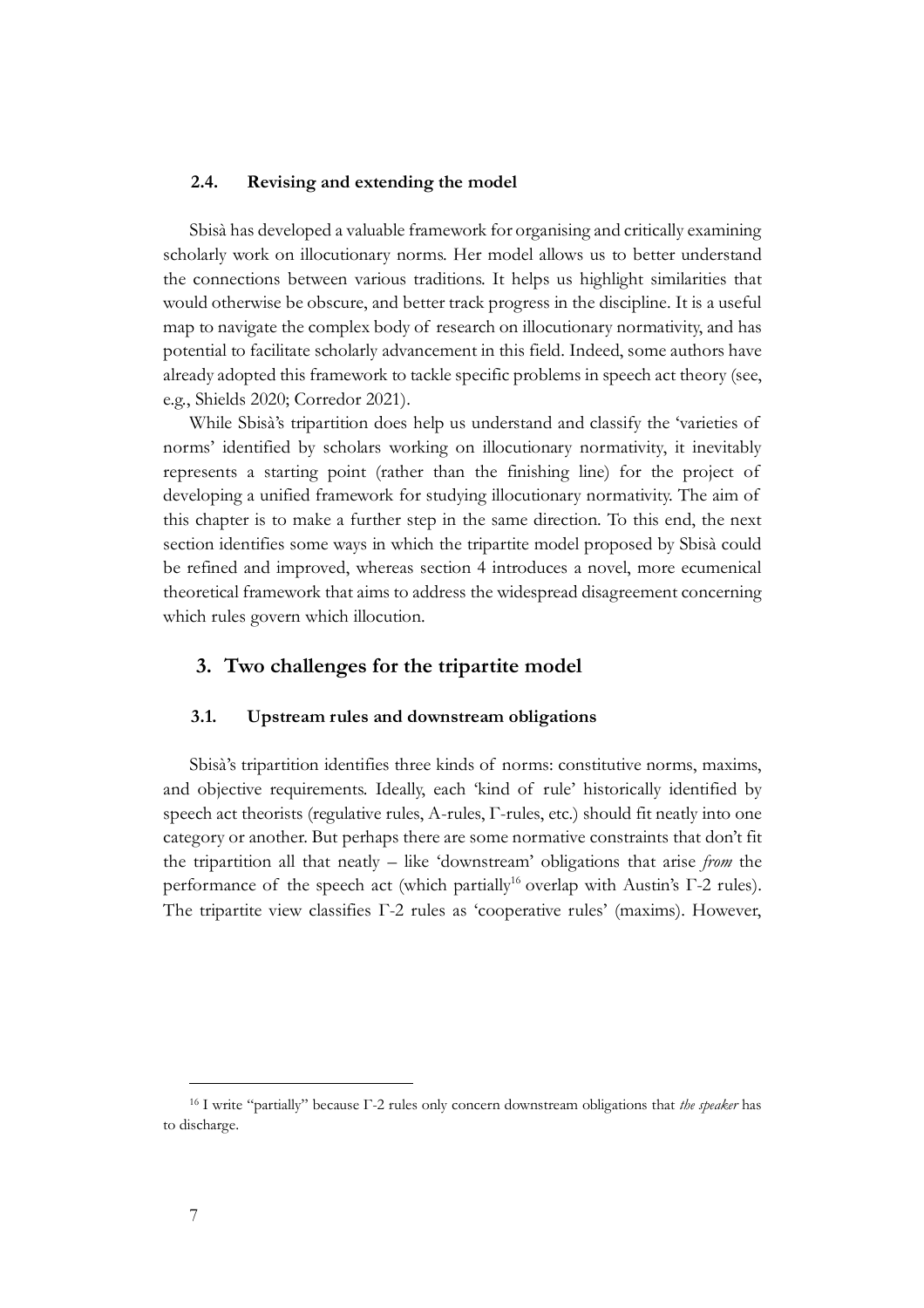there are some important ways in which downstream obligations differ from genuine cooperative rules<sup>17</sup>.

First, unlike cooperative rules, downstream obligations display some striking commonalities with objective requirements. Consider promises. A promise meets its objective requirement if it is fulfilled (the speaker performs the promised act)<sup>18</sup>; similarly, a speaker meets its downstream obligations if they fulfil the promise (they perform the promised act). There is a sense, then, in which the condition set by the objective requirement *coincides* with the condition set by the downstream obligation. This, in turn, indicates that it is unclear whether downstream obligations are really at home inside the 'maxim' category, or whether they would better fit the category of 'objective requirements'.

Second, and more importantly, the constraints set by upstream rules and downstream obligations are radically different. Upstream rules establish under which conditions an illocution is valid, cooperative, and appropriate: they establish whether the speaker (not someone else) is in a position to *perform* the speech act. Downstream obligations are different: they regulate different kinds of actions. They specify what one has to do *once* the speech act has been successfully performed, to fulfil the obligations *generated by* the speech act.

If these two complications arise, I want to argue, it isn't because of a genuine flaw in Sbisà's tripartition. Rather, it is because downstream obligations belong to an altogether distinct realm of normativity – norms for *compliance,* rather than norms for *performance.*

The idea that downstream obligations fall outside the taxonomy is already implicit in some of Sbisà's comments. Her essay opens by stating that it is concerned with "the rules for the *performance* of illocutionary acts" (2018: 24, italics mine). This characterisation doesn't include downstream obligations, which are rules *for compliance,* not for performance. I find this characterisation (which excludes downstream obligations from the tripartition) more plausible, and consistent with the work of authors who draw a sharper distinction between upstream normativity and downstream normativity (e.g., Rescorla 2009; MacFarlane 2011).

We can therefore build on the tripartite model while acknowledging the special status of downstream obligations. My suggestion is to take the tripartition to only apply to illocutionary rules *for performance*. Downstream obligations are not norms

<sup>&</sup>lt;sup>17</sup> To be sure, Sbisà acknowledges that the Gricean notion of maxims would not include downstream normativity. Her rationale for expanding the category is that upstream norms and Γ-2 norms have a feature in common: it is up to the speaker to comply with them (2018: 31).

<sup>18</sup> I briefly motivate this claim in §3.2. Sbisà (2018: 35) stipulates a different requirement: that the promise turns out to be a "righteous action". No argument, however, is provided for this claim. I find the idea counterintuitive, and inconsistent with other objective requirements (truth for asserting, soundness for arguing, etc.).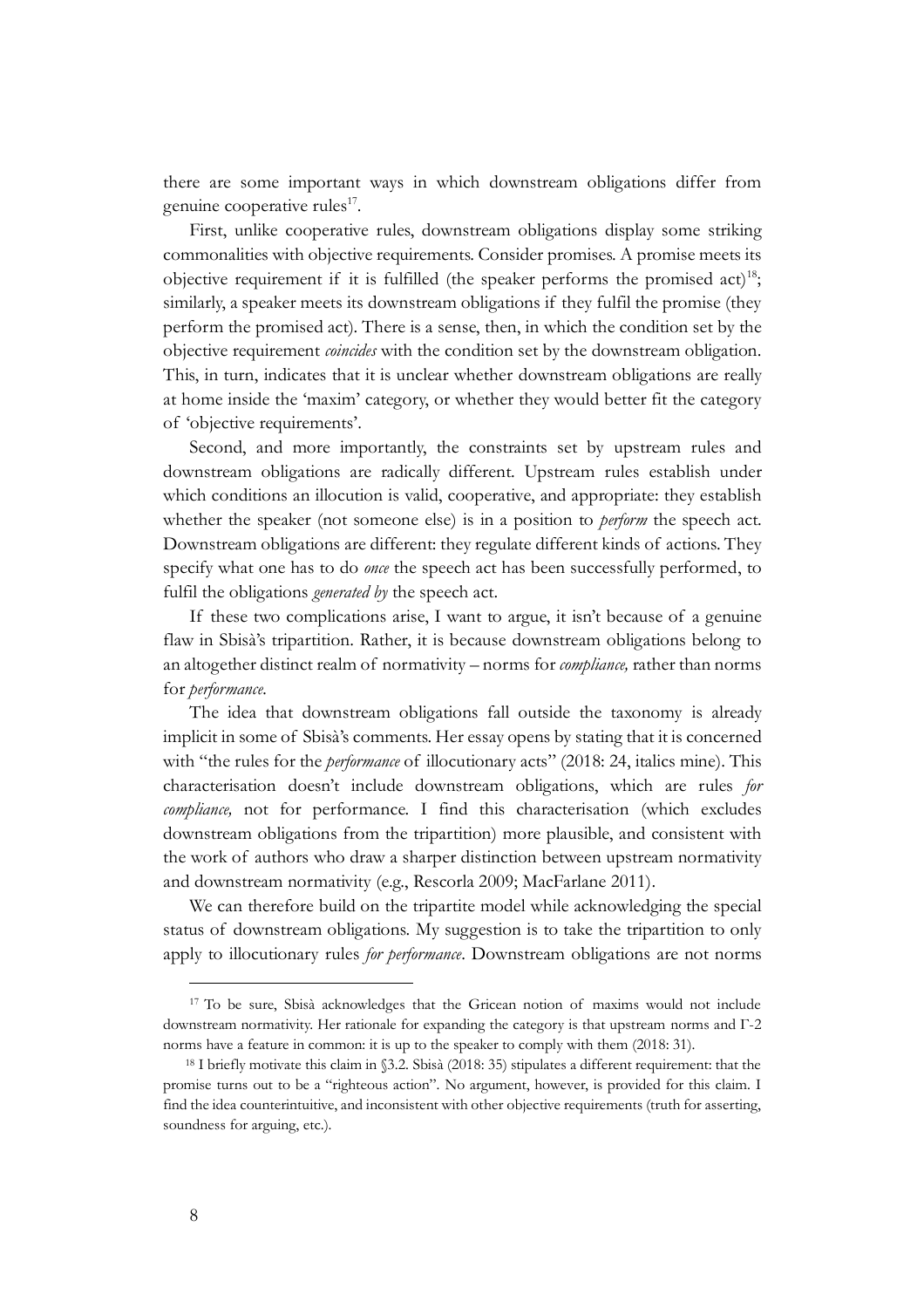for performance: they are norms *for compliance*. As such, they fall outside the trichotomy. They are a topic of investigation on their own, potentially with their own varieties of norms and subdivisions. The resulting model doesn't depart much from Sbisà's original proposal, and is summarised in Figure 2.



**Figure 2**: An alternative model that maintains the distinctions between three kinds of norms *for performance*, while introducing a fourth, independent category, 'illocutionary obligations', setting conditions *for compliance.*

# **3.2. A neglected category: aims**

Sbisà's (2018) paper focuses on the normative constraints imposed by rules. Arguably, communication is normatively guided by its goals, too. This point is easily illustrated by drawing an analogy with games. In games, both rules and goals contribute to determining which moves are appropriate and which are not<sup>19</sup>. Consider football. Clearly, rules guide the action of football players: they motivate (for example) players not to touch the ball with their hands, and to refrain from tackling their opponents too violently. Crucially, aims play an equally central role in shaping player behaviour. Players compete to kick the ball into the opponent team's goalpost because that's the aim of the game. If the aim of the game was different (e.g. the team who scores an odd number of points wins), players would behave differently. Both goals and rules play a normative role in games, shaping how agents behave and our evaluation of their actions.

Are illocutionary performances like games, in the sense that they are regulated by both illocutionary rules and illocutionary *goals*? We can find a substantial case for a positive answer in the literature. Directions of fit are often interpreted as setting *goals* or *success-conditions* for illocutions (Humberstone 1992, cf. also Searle 1976: 2-3).

<sup>19</sup> Oddly, some authors use 'rules' and 'aims' as synonymous. I take them to identify two distinct categories: rules define conditions for permissible action, goals for successful action (Marsili 2018a, 643–46). Sometimes I will prefer the term "aim" to "goal", especially when confusion can arise (e.g. in relation to football). The reader should not conclude that I am talking about two different notions: for our purposes, the terms can be considered synonymous.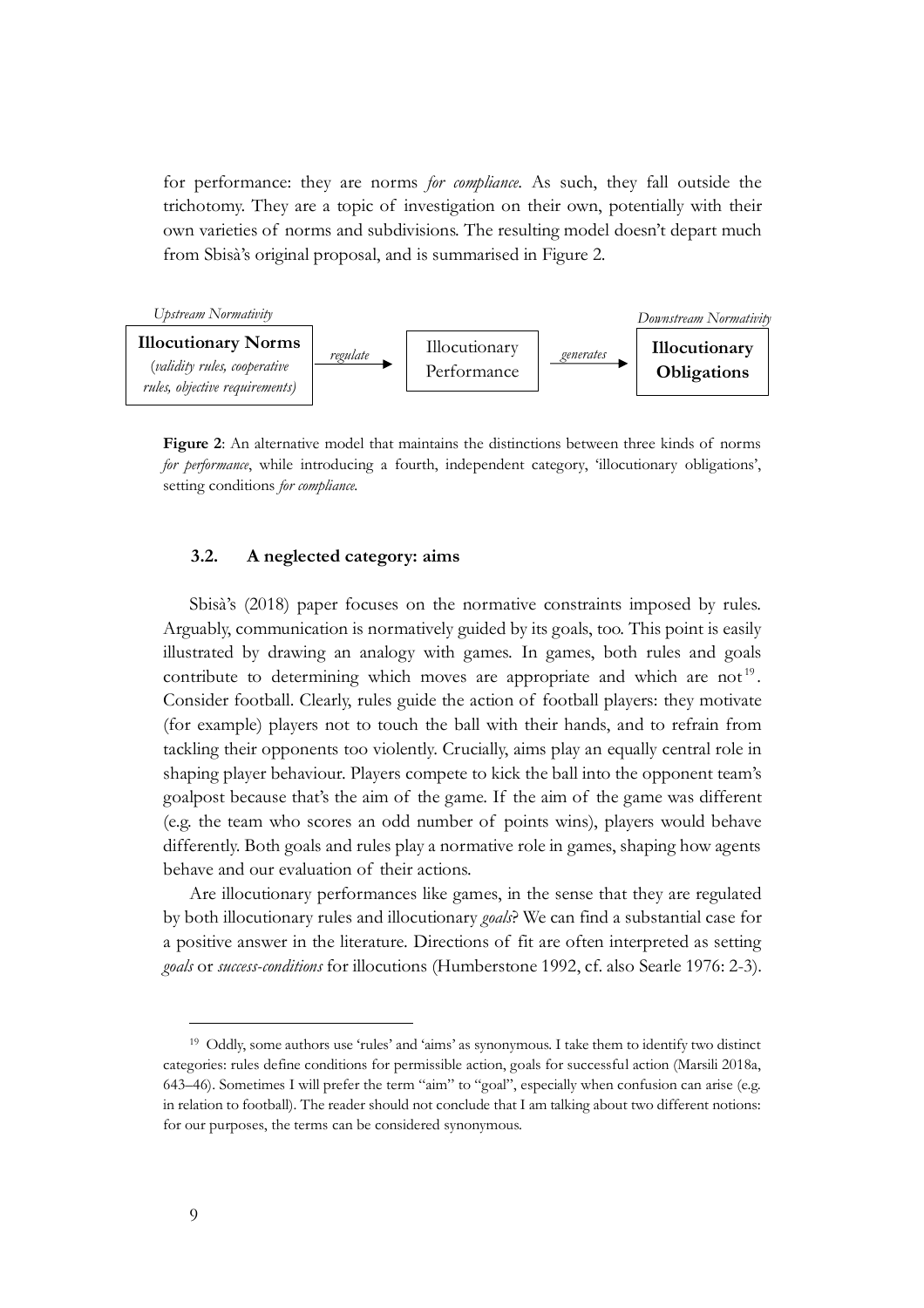Thetic<sup>20</sup> (fact-stating) speech acts are said to have truth as a *success* condition: these illocutions put forward descriptions whose purpose is to 'fit' the way the world is. Telic (behaviour-directing) speech acts, by contrast, achieve their goal when they bring about the desired state of affairs<sup>21</sup>. Unlike cooperative rules, which set conditions for *appropriate* or *permissible* performance, directions of fit set conditions for *successful* performance. They set, in other words, goals for illocutions.

Illocutionary goals are also discussed in the literature on assertion. Some authors (Dummett 1973; Williams 2002; Marsili 2018a; 2021a) argue that assertoric speech is governed by an illocutionary goal: truth<sup>22</sup>. A point often emphasised in this literature is that illocutionary goals are speaker-independent. The idea is that a speaker making an assertion necessarily *purports* to be aiming to tell the truth, not that all speakers *actually* pursue this goal (after all, people lie).

Also Grice (1989: 28–29) acknowledges the guiding role played by communicative goals. His Cooperative Principle places teleological normativity at the centre of communicative exchanges, characterising cooperative contributions as those that aim to meet the accepted goal of a conversation:

Make your contribution such as is required, at the stage at which it occurs, by the accepted *purpose or direction* of the talk exchange in which you are engaged (Grice 1975:45, italics mine).

While Grice leaves the purpose of the conversation unspecified, other authors identify more specific goals. Szabó  $(2020)$ , for instance, takes<sup>23</sup> conversations to be governed by a putative knowledge-goal:

<sup>22</sup> Mehta (2016) suggests that *knowledge* could be regarded as the aim of assertion instead.

<sup>23</sup> Wrongly, in my opinion – for non-assertoric exchanges surely need not share this goal.

<sup>&</sup>lt;sup>20</sup> Here I adopt Humberston's thetic/telic distinction instead of the classic (but lexically confusing) Searlean distinction between word-to-world/world-to-word directions of fit.

<sup>21</sup> In this chapter, I assume that the *illocutionary* goal of many directives is to get the addressee to do something. Sbisá (2013b, 36, 60) has argued that getting the audience to do something is rather a *perlocutionary object* (a perlocutionary effect tightly linked to the illocutionary type, cf. Austin 1975, 118). To accommodate Sbisà's suggestion, we could weaken the assumption (e.g. assume that directives only aim at *inviting* the addressee to do something). But there is another possibility: we might decide to call a goal illocutionary iff a speaker cannot perform the illocution without thereby representing themselves as aiming to achieve that goal. This characterisation is plausible, since it draws the right distinctions about (e.g.) assertions. It captures assertion's goal, since I cannot assert a proposition without thereby presenting myself as attempting to *tell the truth* (Dummett 1973, 300-3), and excludes assertion's perlocutionary objects, since I *can* (e.g.) assert without presenting myself as attempting to *convince* my audience (Alston 2002, chap. 2). By the same principle, getting the addressee to do something is an illocutionary goal (rather than a perlocutionary object) of request and orders, since one cannot perform these illocutions without thereby presenting oneself as attempting to get the addressee to do something.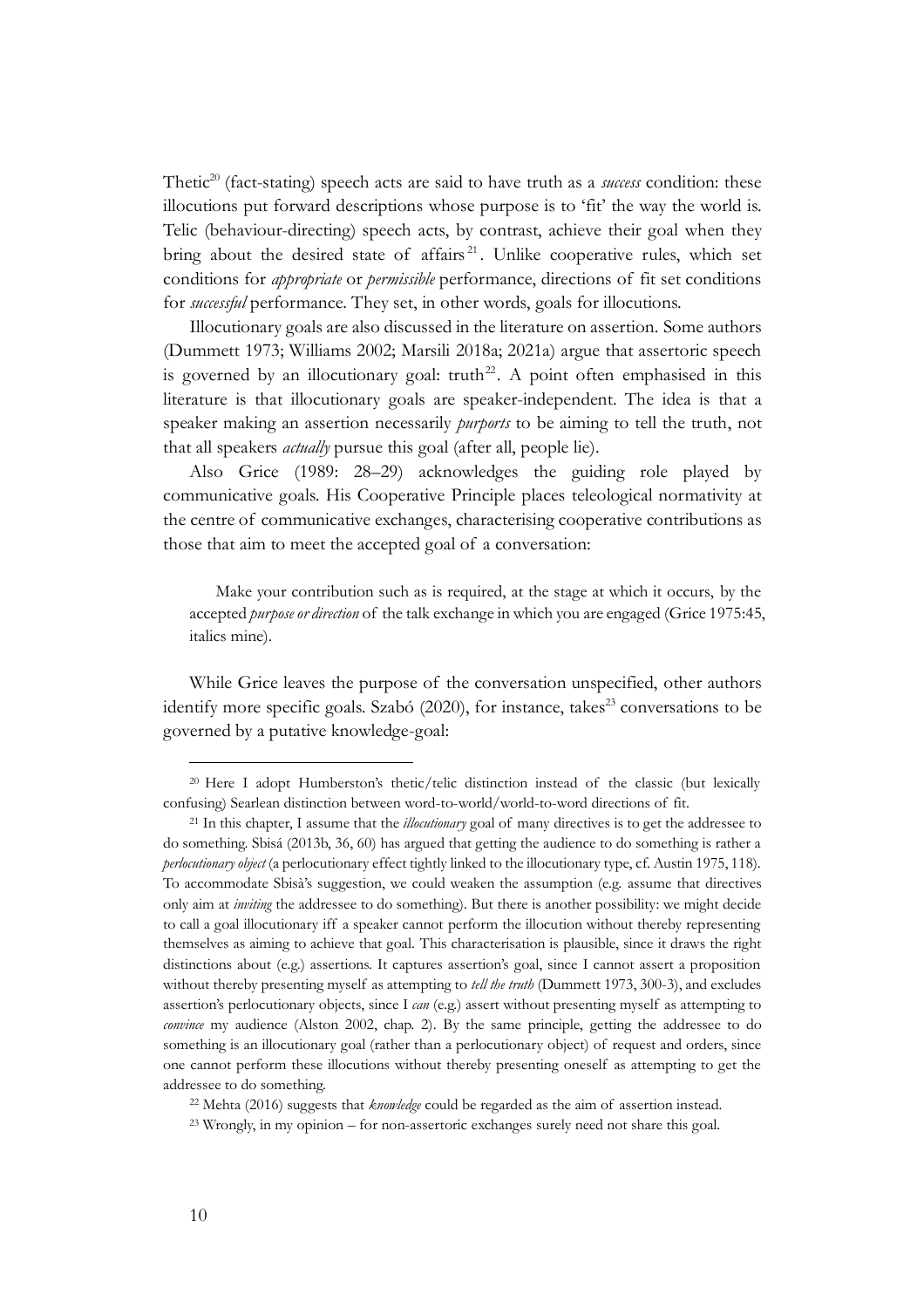The goal of conversation is to share private knowledge pertaining to a topic of common concern (2020: 62).

A like-minded idea is found in Stalnakerian pragmatics, which regards discourse as a communal inquiry whose *end* or *purpose* is finding out "the way things might be" (the set of possible worlds that is compatible with the propositions that are mutually accepted as true in the conversation; Stalnaker 1978: 151; 2002: 704). This conversational goal, in turn, determines which contributions are appropriate and which are not (Roberts 2012: 4).

Substantial scholarship, then, supports the hypothesis that communicative exchanges have speaker-independent goals. Now, goals can play a normative role in the practices within which they occur: they *guide* action, and ground our assessments of an action as good or bad, correct or incorrect – both in ordinary action and in communication. Taken together, these observations highlight an important connection between goals and objective requirements.

So, for instance, an action in a game (say, shooting a penalty) can be assessed positively when it meets its purported goal (scoring a goal), and negatively when it doesn't. Similarly, a speech act (say, asserting) can be assessed positively when it meets its presumed purpose (when it 'fits' the way the world is), and negatively when it doesn't (Searle 2007: 34). Given their role in grounding our assessment of illocutions as successful or unsuccessful, illocutionary goals establish "normative standards for 'accomplished utterances". In other words, they are 'objective requirements' in Sbisà's (2018: 32) sense.

Crucially, like objective requirements, illocutionary goals establish *objective*  standards of assessment. Objective truth is the goal of assertion: if it seems to you that you have asserted the truth (but you haven't), your assertion has not met its illocutionary goal. Similarly, if it seems to you that your request has been satisfied (but it hasn't), your request has not met its illocutionary goal. Objective requirements and success conditions<sup>24</sup> identify speaker-independent, objective standards of assessment.

Sbisà herself draws connections between objective requirements and illocutionary goals. To characterise objective requirements, she adopts a teleological vocabulary. She notes that objective requirements have to do with "the *point* of a

<sup>&</sup>lt;sup>24</sup> I am using "success conditions" in the sense established above: conditions required for an action (like shooting a penalty) to be deemed successful. This usage is not to be confused with Bach and Harnish's, who adopt the expression "success condition" to refer to a condition that must be met for the speech act to be performed all. For more on my understanding of "successful" illocutions, see Marsili (2018, 2021a).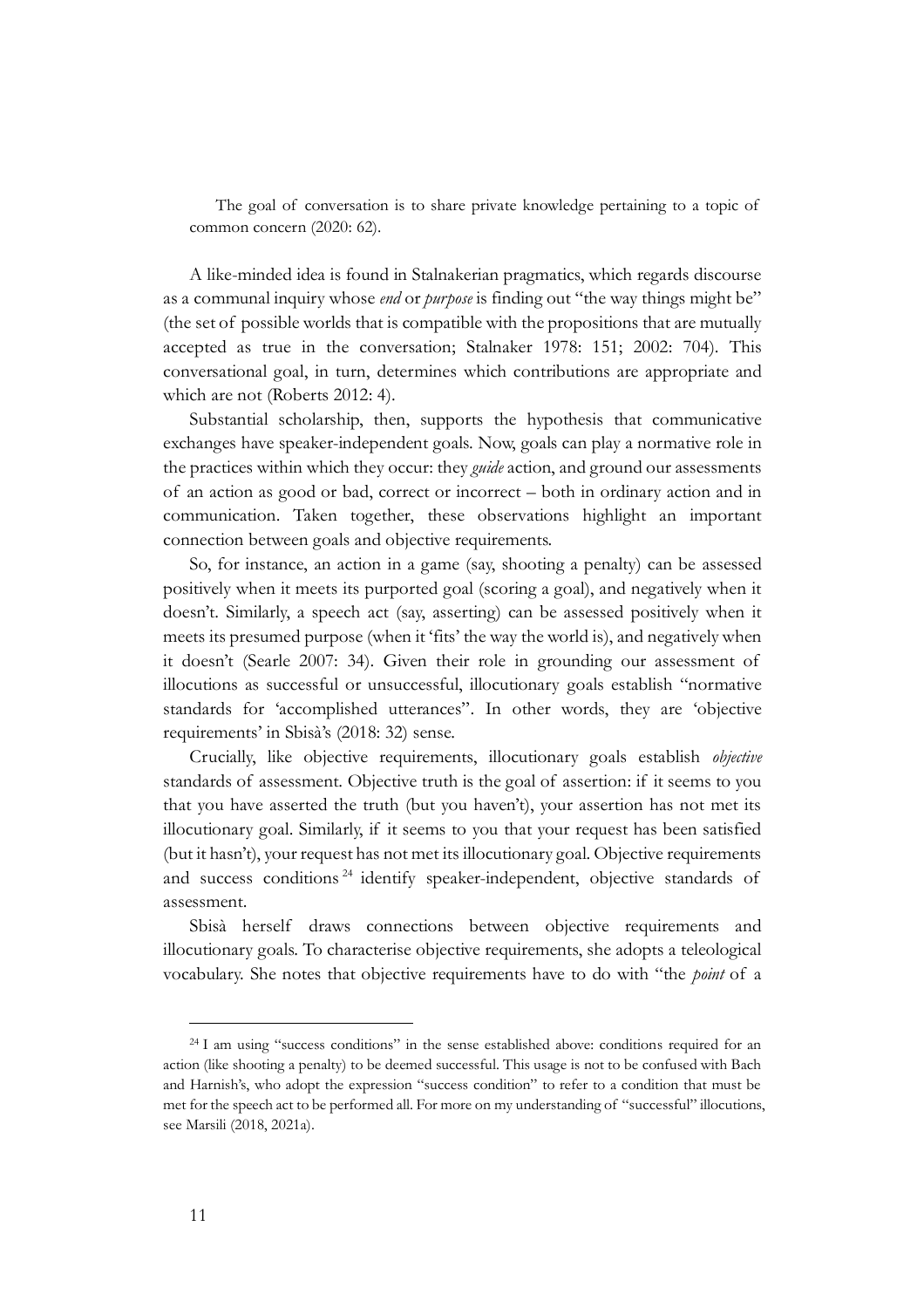certain type of illocutionary act" and that failure to meet them renders the illocution "unfit to contribute to the achievement of the *goals* of the speaker or […] other participants" (2018: 47, italics mine)<sup>25</sup>.

A plausible case can be made, then, for replacing the notion of 'objective requirements' with the notion of 'illocutionary goals'. A first advantage of this reformulation is that it broadens Sbisà's third category, which was originally only meant to capture some sparce Austinian remarks about the different terms we use for assessing speech (true/false, fair/unfair, etc., cf. Austin 1962, 140-1). The notion of illocutionary goals casts a much wider net on the existing literature. We can accommodate fitness conditions (set by directions of fit), overarching conversational goals (as hypothesised by Grice, Szabó, or Stalnaker) and assertoric aims (as in Dummett and others). The resulting model is summarised in Figure 3.

| <b>Validity Rules</b>                                 | Austin's A-rules and B-rules                     | Conditions for (actual)    |
|-------------------------------------------------------|--------------------------------------------------|----------------------------|
|                                                       | Searle's constitutive rules                      | performance                |
|                                                       | Bach & Harnish's success conditions              |                            |
| Cooperative                                           | Searle's regulative rules                        | Conditions for cooperative |
| Rules                                                 | Bach & Harnish's felicity conditions             | performance                |
|                                                       | Gricean maxims                                   |                            |
|                                                       | Williamson's C-rule                              |                            |
|                                                       | Austin's $\Gamma$ -1 rules                       |                            |
| <b>Illocutionary</b>                                  | Austin's terms of assessment                     | Conditions for success     |
| Goals                                                 | Fitness conditions (DOF)                         |                            |
|                                                       | Purpose of conversation (Grice, Stalnaker, etc.) |                            |
|                                                       | Assertoric goals (in Dummett, etc.)              |                            |
| Illocutionary                                         | Austin's $\Gamma$ -2 rules                       | Conditions for compliance  |
| Downstream normativity (Brandom, etc.)<br>Obligations |                                                  |                            |

Figure 3: A table visualising which family of rules falls under which category under the revised model. The triple line separates rules for performance (upstream normativity) from rules for compliance (downstream normativity)

The revised model also has the advantage of drawing its distinctions in a homogenous way. Each family of norms is identified by the kind of normative constraint (condition) that it establishes. The distinctions are simple and parallel each other. *Validity rules* set conditions for (actual) performance. *Cooperative rules* set

<sup>&</sup>lt;sup>25</sup> A further point of convergence is the following: just like illocutionary goals are speakerindependent, objective requirements also set standards that the speech act should meet "irrespective of the perspective of participants" (Sbisà 2018, 24).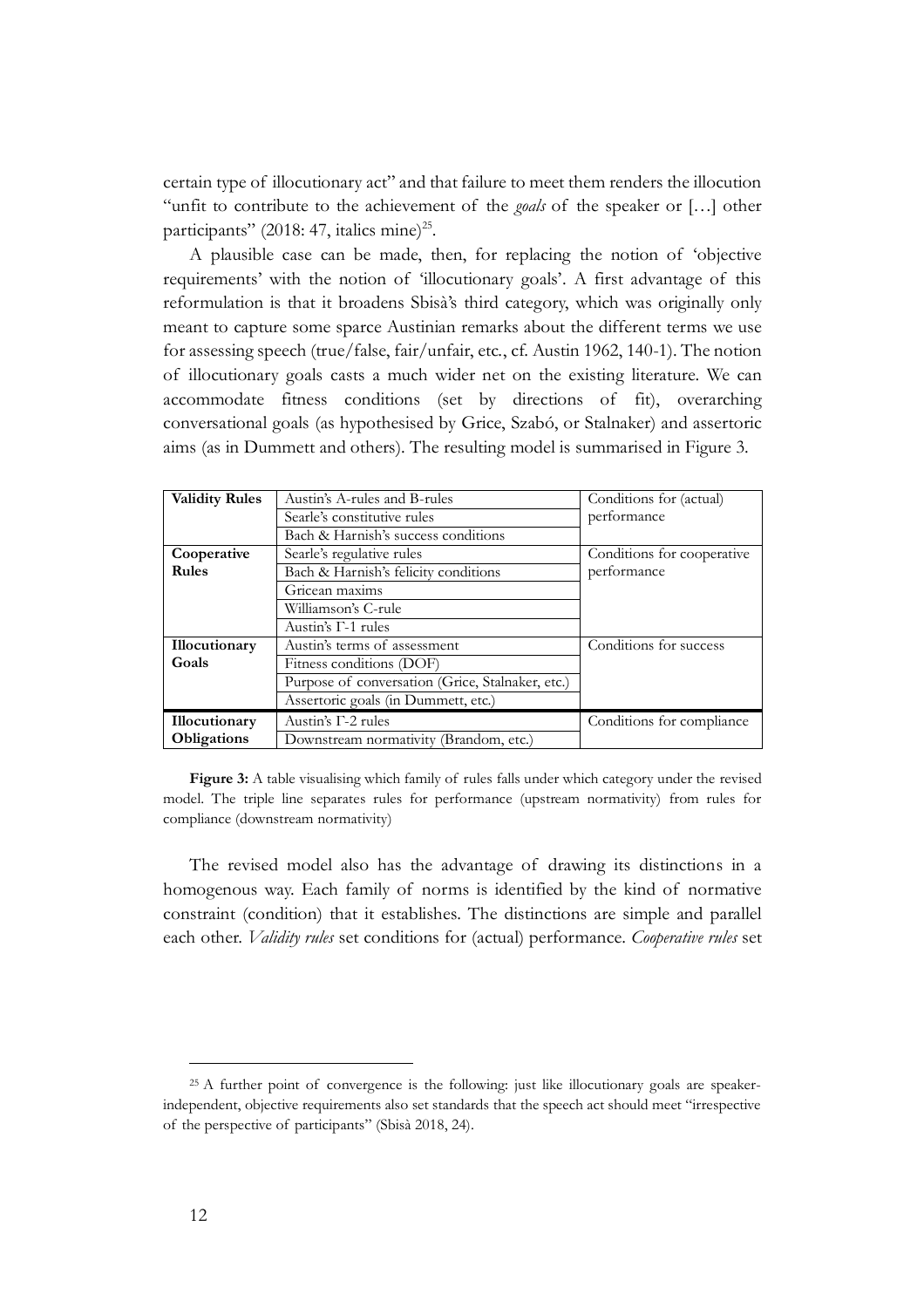conditions for cooperative performance. *Illocutionary goals* set conditions for successful performance. Finally, *illocutionary obligations* set conditions for compliance<sup>26</sup>.

A final advantage of this model is that goals can be regarded as the normative source for many of the cooperative rules governing each illocution. I will explore this suggestion in the next section, as I challenge 'checklist accounts' of illocutionary normativity.

# **4. Cooperation, rules, and illocutionary concepts**

## **4.1. Disagreement about rules**

The proposed model is able to systematically classify a variety of illocutionary norms, overcoming differences between schools and traditions. Strong divisions persist, however, when we consider how each author characterises the norms governing specific illocutionary types.

Take, for example, Searle's (1969) and Sbisà's (2018) characterisation of the speech act of advising. Like most scholars, they agree that advising to  $f$  is appropriate only if you believe that the hearer would benefit from  $f$ -ing. But they disagree about other conditions. For Searle (1969: 66-7), advising H to do A is appropriate only if "it is not obvious to both S and H that H will do A". Sbisà rejects this condition, but endorses some requirements that Searle had not included: for instance, that "the speaker must have authority over the addressee with respect to the field of activities with which the piece of advice is concerned"<sup>27</sup>. Similar disagreements are widespread in speech act theory: given a speech act type SA, theorists often disagree about which rules regulate SA.

<sup>26</sup> We may still wonder (cf. §3.1) if the notion of 'compliance' and 'success' sometimes overlap. The *success-condition* for commands, for instance, seemingly coincides with its *compliance-condition*: both are satisfied when the deed is done. Even if they can be satisfied at the same time, however, these requirements capture different dimensions of assessment. About an order, for instance, we can say that A *succeeded* in getting B to do something (evaluating the accomplishment of a goal), but also that B *complied* with the order, or that B *discharged* their obligations (evaluating whether B has fulfilled their duty).

<sup>27</sup> Incidentally, Sbisà classifies this as a validity rule for advising: if violated, the speaker is *not advising at all*. However, this seems wrong: this is at most a condition for *appropriate* advising. The same could be said about many of the putative 'constitutive rules' described by Sbisà (2018, section 5). For instance, for promises (2018, 35), the requirement that the speaker must be able to perform the promised fact (arguably, a promise to do something I cannot do is still a promise – as long as the audience is unaware of my inability to deliver); or, for congratulations (2018, 37), the requirement that the speaker must have an obligation to acknowledge the speaker's achievement (I can congratulate you for your achievement even if I don't have an obligation to do so).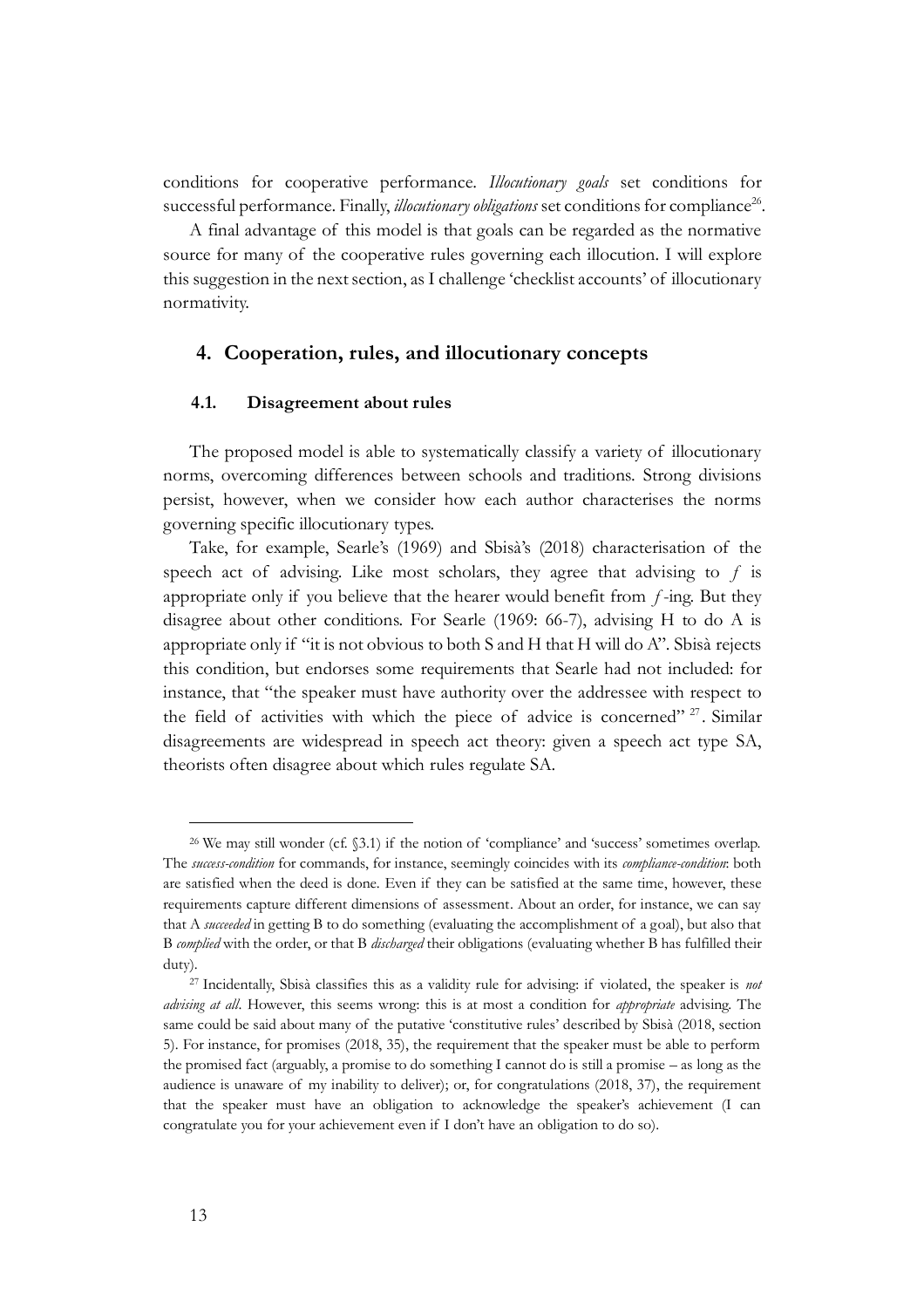## **4.2. The Checklist View**

Scholarly disagreement about which precise set of norms governs each illocutionary act is usually regarded as unproblematic and predictable. It is, however, at odds with a foundational assumption accepted by most speech act theorists – namely, that speech acts are *constituted* by the unique set of rules that regulates them. According to this hypothesis, speech acts are regulated by their illocutionary rules by conceptual necessity. Necessarily, a given speech act is defined by the unique set of rules that governs its performance (Searle 1969; Pollock 1982; Searle and Vanderveken 1985; Williamson 2000; Alston 2002, chap. 8; García-Carpintero 2022). To have a command of the concept of a speech act SA, then, is to know which unique set of rules governs SA. Just like a chess player cannot know what 'castling' means unless they know what the rules for castling are, *knowing what an illocution is* and *knowing its rules* are on this picture the same thing.

Call this view the "Checklist View" of illocutionary normativity, since it presupposes a 'checklist theory' (Fillmore 1975) of illocutionary concepts and their rules (that is, it stipulates a strict relation of ontological dependency between illocutionary types and a "checklist" of rules). As noted by some commentators (Pagin 2016; Greenberg 2020; Pagin and Marsili 2021), widespread scholarly disagreement about which norms governs each illocution is at odds with some assumptions of the Checklist View. If illocutionary acts are defined by their rules, having command of any given illocutionary concept requires knowledge of the set of rules that regulates it (just like knowing what castling is requires knowledge of its rules). Widespread disagreement among experts, then, should be difficult, if not impossible. Scholars should converge on identifying a similar set of rules, or at least they should come close in their characterisations<sup>28</sup>.

This isn't what generally happens. Recall the above-mentioned disagreement concerning which cooperative rules regulate advising, and the disagreement about which exact norm regulates assertion<sup>29</sup>. If there really is a unique set of rules that necessarily regulates each illocution (a set whose knowledge is required for having command of the concept), scholars should converge on identifying a single correct solution. Since experts cannot agree on a unique set of rules, we must conclude that either the Checklist View is misguided, or experts lack knowledge of these illocutionary concepts, and none of them really knows what 'advising' or 'asserting'

<sup>28</sup> For like-minded criticisms to checklist theories, see Levinson (1979; 1983, chapter 5), Harnish (2005), Harnish and Plunze (2006), Pagin (2016, sect. 4), Green (2019, sec. 1).

<sup>29</sup> As anticipated in footnote 6, scholars cannot agree as to whether appropriate assertion requires knowledge, truth, justification, belief, or something else altogether (Goldberg 2015; Pagin and Marsili 2021, sec. 5.1).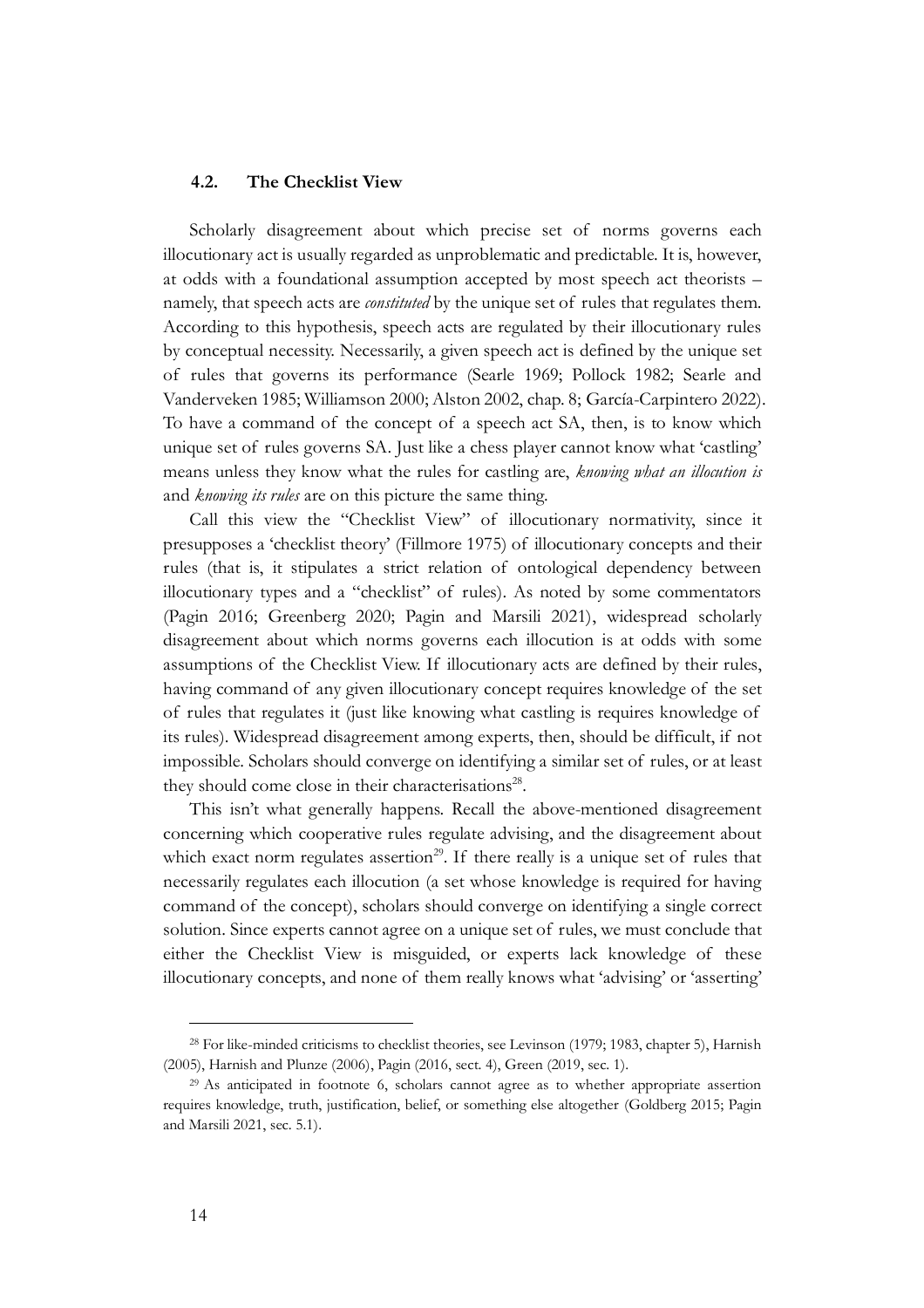is – just like a person who doesn't know the rules for castling doesn't really know what castling is.

A similar point applies to ordinary speakers, who are also typically unable to articulate the rules governing a given illocution, if asked. If knowing what it is to perform a given speech act (promising, advising, asserting, etc.) really presupposes knowledge of the unique set of rules that regulates it, we must conclude that laypeople lack command of basic illocutionary concepts, too<sup>30</sup>.

To be sure, laypeople do exhibit knowledge of *some* illocutionary norms. There are some speech acts (like marrying, baptising, or condemning) whose rules are recorded (and enforced) by dedicated institutions, and whose conditions for appropriate performance people familiar with those institutions can explicitly articulate. Similarly, laypeople are clearly able to articulate the sincerity rules for basic speech acts, like promising and asserting ("don't break a promise", "don't lie"). There is also empirical evidence that children master these rules at a relatively early stage of their linguistic development (Maas 2008; Isella, Kanngiesser, and Tomasello 2019).

Laypeople's general familiarity with sincerity rules (and rules for institutional speech acts) is in line with the predictions of the Checklist View. But it is doubtful that their competence extends to other rules and other illocutions. If asked under which conditions an assertion or a promise is sincere, competent speakers will give fairly confident and consistent answers. But their answers will be much less confident and consistent (if not utterly confused) if you ask them which *further* conditions are required for a promise or an assertion to be permissible. Articulating a complete "checklist" of rules should prove difficult also for other illocutions, considered that even researchers disagree on the content of such checklists.

Perhaps the Checklist View can be refined to overcome these difficulties. However, further problems lurk around the corner. Since illocutionary rules are said to regulate speech acts by conceptual necessity, checklist theorists typically assume that there is a *unique* set of rules that defines each speech act – rather than many equally good alternatives. However, this assumption is also controversial. It is

<sup>30</sup> Perhaps the Checklist View could be interpreted as only requiring *implicit* (*procedural*) knowledge of the relevant rules. Implicit knowledge of rules could be understood (broadly) as a general disposition to behave in accordance with the rules, and to correct behaviour that violates them (cf. Chomsky 1965, 16:4–8; Searle 1969, 41–42; Mikhail 2011). Still, if competent speakers possessed such implicit knowledge, we should expect them to be able to spell out (if asked, andgiven sufficient time) the rules that uniquely define an illocutionary act – just like competent football players are able to work out the rules for a corner kick or a penalty kick, if prompted to. The claim that ordinary speakers (and experts alike) cannot articulate illocutionary rules (nor agree on their content) is therefore still at odds with the Checklist View. For further difficulties with this reply, see Pagin (2016: 190-1).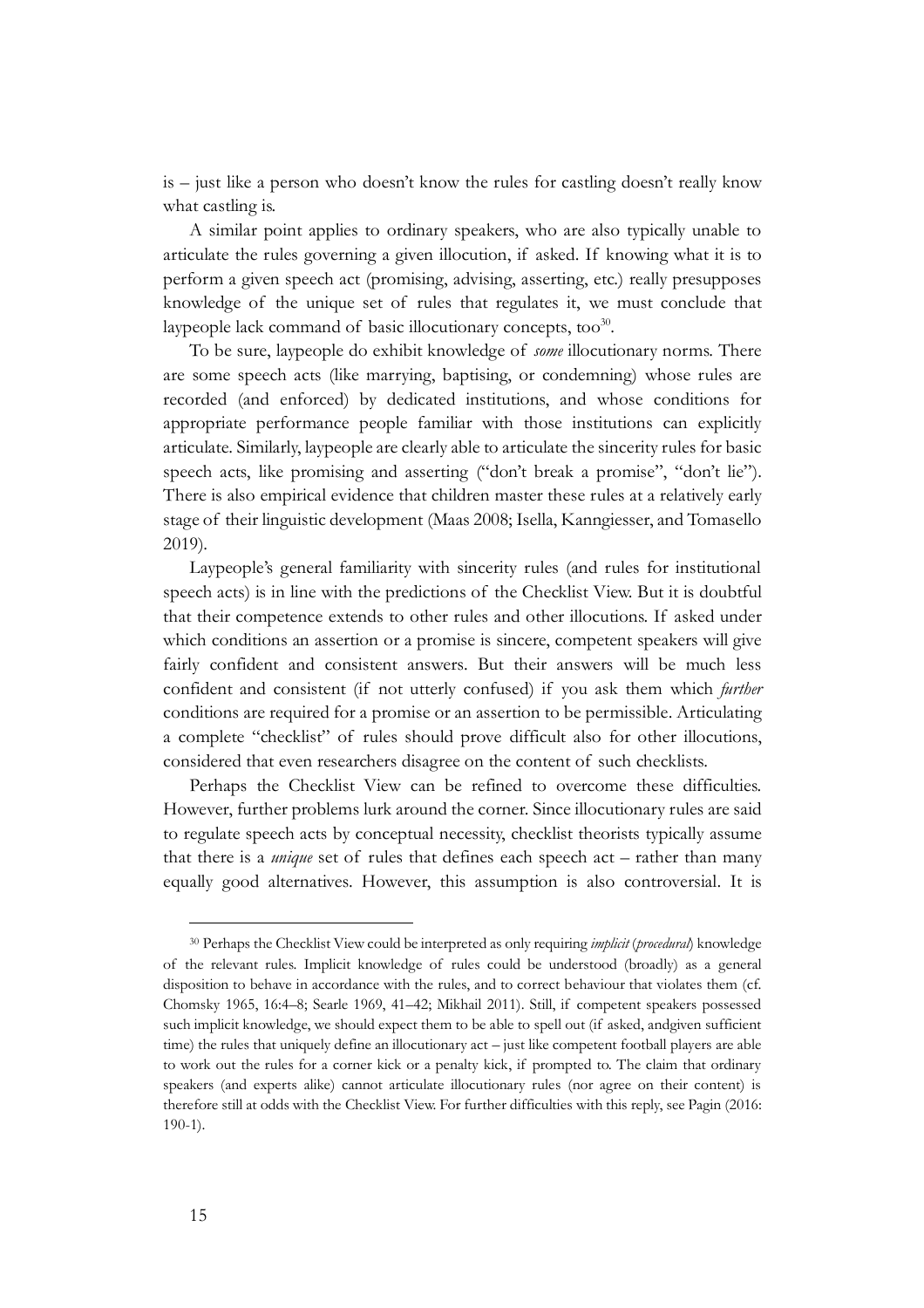doubtful that each speech act is regulated by precise, well-defined requirements that can be synthesised into uniquely correct formulas. A more plausible alternative is that, like moral norms for action (Watson 1996, 237–39) (and arguably norms for semantic reference, cf. Marconi 1997), the norms regulating speech acts are loose, imprecise, and not easily formalizable.

Consider a simple case, like the sincerity rule for promising. It could take any of the following forms, since violating any of (1-5) results in an infelicitous promise:

- (1) Don't promise to  $f$  if you lack an intention to  $f$
- (2) Don't promise to  $f$  if you actively intend not to  $f$
- (3) Don't promise to  $f$  if you believe that you will not  $f$
- (4) Don't promise to  $f$  if you believe that it is likely that you will not  $f$
- (5) Don't promise to  $f$  unless you are convinced that you will almost surely  $f$

Since none of these rules can be violated felicitously, there seems to be no ground to claim that only one of these rules is *the* sincerity rule for promising<sup>31</sup>. The Checklist View, however, seems committed to maintain that only one of these rules is the true sincerity rule for promising.

The problem is generalisable. For every rule regulating a speech act, suitably similar alternatives can be derived, generating analogous dilemmas. Take the sincerity rule for requesting something. First, there is the issue of which mental state Ψ is mandated for making an appropriate request: a desire that the addressee complies, or a wish, a hope, or a mere preference? Second, does one need to positively Ψ that the addressee brings about the state of affairs, or lacking the opposite attitude is enough? Third, we may wonder how precise the attitude should be: should the speaker  $\Psi$  that the addressee performs the exact deed specified in the request, or is it sufficient to  $\Psi$  that something in its ballpark is done? The list can go on. But my point here is that it is highly doubtful that a correct, ultimate answer can be given to this sort of questions. Illocutionary acts are likely governed only by loose expectations, not inflexible (and metaphysically necessary) imperatives that admit only one, uniquely correct periphrasis.

<sup>&</sup>lt;sup>31</sup> I take these rules not to be reducible to each other, because I take intentions not to be reducible to beliefs or credences about the future (nor vice versa, see Marsili 2016, esp. Appendix II). A related (but independent) question concerns whether our ordinary concept of lying tracks the infraction of only one of these rules. For discussion, Marsili (2016; cf. also 2018b; 2019; 2021b). For a parallel argument concerning semantic norms, see Marconi (1997).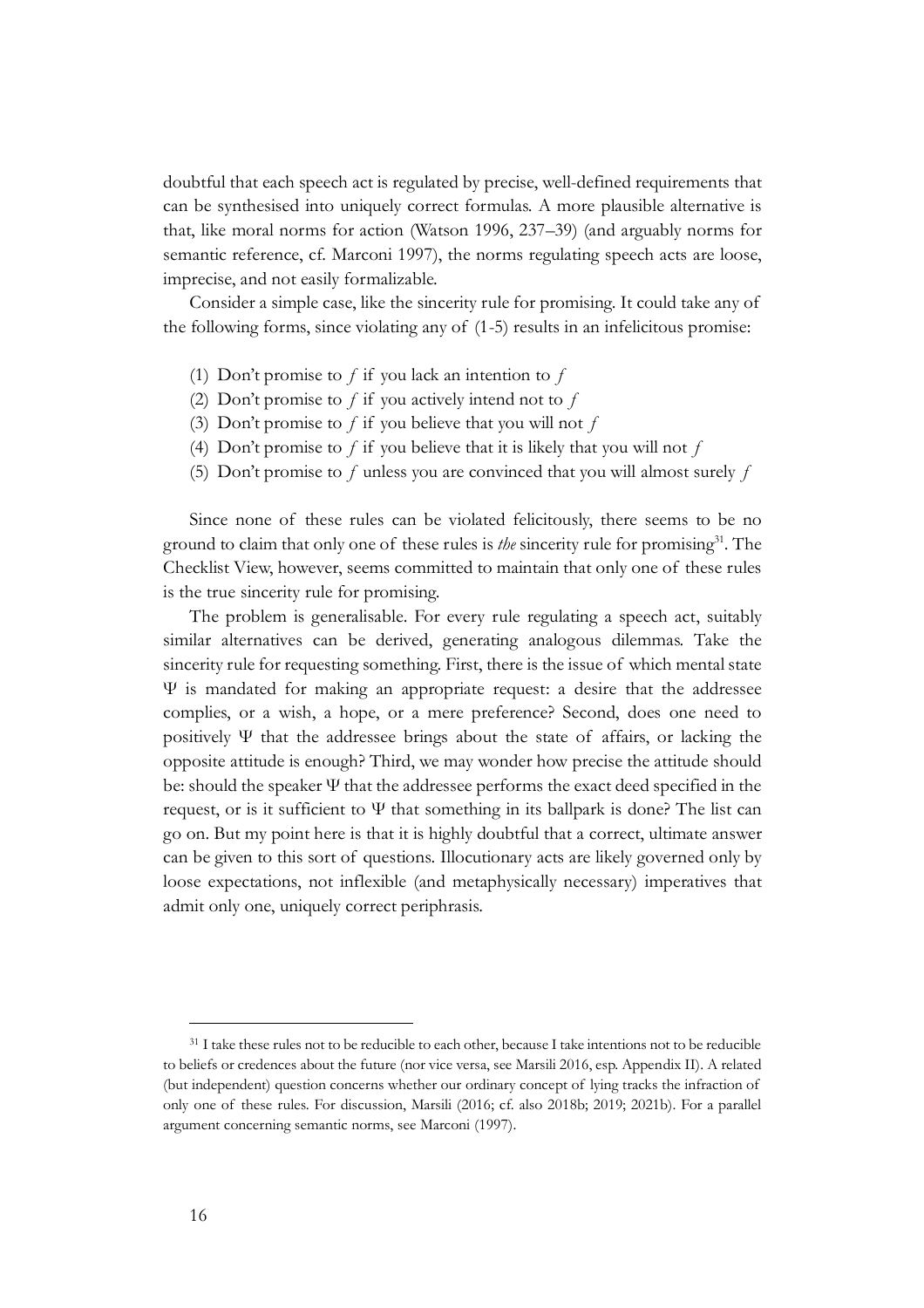#### **4.3. Cooperative rules as rational expectations**

Summarising, checklist theories have trouble accommodating (A) widespread disagreement among scholars about which cooperative rules govern each illocution<sup>32</sup>, (B) laypeople's inability to articulate illocutionary rules, and (C) the looseness of the normative constraints imposed by illocutionary rules. None of these problems is necessarily decisive: perhaps we only need to refine checklist theories in order to accommodate them. As they are, however, checklist accounts are not especially wellsuited to make sense of these data points<sup>33</sup>.

Are there alternative models that fare better? A promising suggestion comes again from Sbisà, who notes that cooperative rules are neither arbitrary nor conventional: they are based on "rational motivations"  $(2018: 47)^{34}$ . This suggestion is also found in Grice, who regards maxims as derivable rationally from his Cooperative Principle  $(1989: 29-30)^{35}$ . To illustrate the idea, consider how the Maxim of Relation ("*Be relevant*") can be derived from the Cooperative Principle. Intuitively, one's contribution cannot be cooperative if it is completely irrelevant to "the accepted purpose or direction of the talk exchange". To expect speakers to be cooperative, then, is to expect them to try to make relevant contributions to the conversation – that is, to follow the Maxim of Relation.

Can we derive illocutionary rules from the Cooperative Principle in the same way? Grice passes silence on whether *illocution-specific* norms can be derived along the same lines. But if such a derivation is possible, the resulting model would represent a promising alternative to checklist theories. We would have that illocutionary rules are not a matter of conceptual necessity, but rather rationally derivable expectations of cooperation. I have limited space here to develop this suggestion in detail, but I would like to sketch a tentative model of how such a derivation might work.

<sup>32</sup> It is not clear if this problem also arises for *illocutionary obligations* and *validity rules*. Here I am limiting myself to suggest that *cooperative rules* generate difficulties for checklist theories.

<sup>33</sup> While I have no space to discuss it in detail, there is a further issue that might be regarded as posing a challenge for the Checklist View. Illocutionary relativists argue that in some contexts it is indeterminate whether the speaker is performing an illocutionary act or another (or both) (Sbisà 2013a; Johnson 2019; cf. Witek 2015b; Lewiński 2021, 6689, 6703). If the relativist is right, we have further ground to endorse (C), because on this view illocutions are not always subject to determinate normative constraints.

<sup>34</sup> Intention-based analyses (e.g. Bach and Harnish 1979) also avoid many of the difficulties of checklist theories, but are known to be subject to other compelling objections (Alston 2002, chap. 2).

<sup>&</sup>lt;sup>35</sup> The Cooperative Principle was stated explicitly at page 10. On deriving conversational expectations from the principle, see also Roberts (2012: 4). For more on Grice's conception of rationality, see Sbisà (2006; 2007) and Labinaz (2016).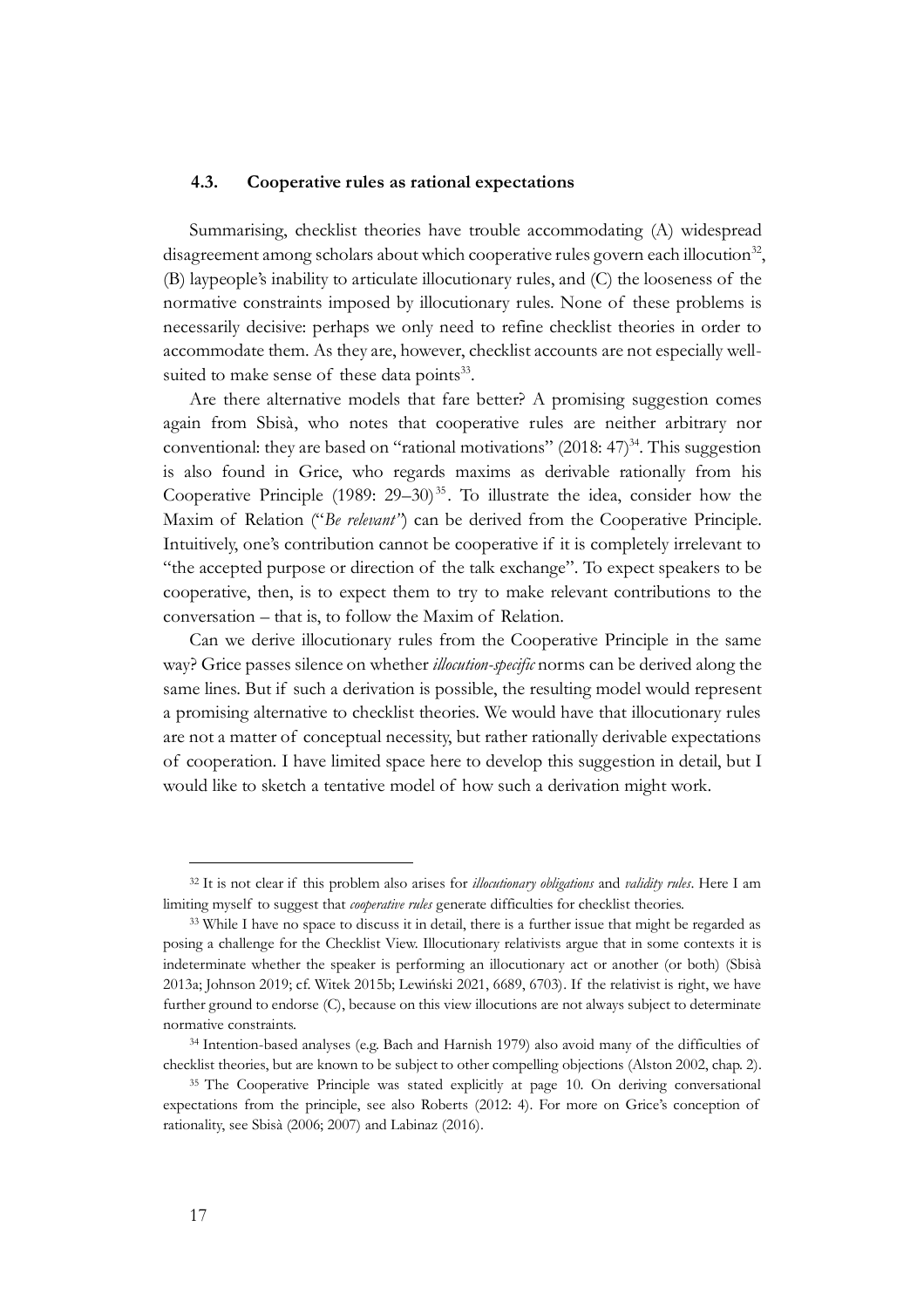Illocutionary goals are a natural starting point for deriving illocution-specific cooperative rules from the Cooperative Principle<sup>36</sup>. Take, for example, the speech act of advising. If the purported goal of giving advice is to get someone to do something that is in their interest, it is only rational to expect that a *cooperative* speaker will only give advice that they believe to be in the audience's interest. After all, giving advice that you don't believe to be in the audience's interest is incompatible with meeting the presumed goal of giving advice. Just as the Maxim of Relevance can be derived from the Principle of Cooperation, the sincerity rule for giving advice can be derived from its illocutionary goal.

The speech act of assertion provides another example of how cooperative rules could be derived from illocutionary goals. If saying something true is the aim of assertion, presumably a speaker cannot make a cooperative assertion unless they are *trying* to tell the truth. After all, unless you are trying to assert a true proposition, you are not trying to meet the goal you are presumed to have, and therefore you are not cooperating<sup>37</sup>. Interestingly, this requirement ("Try to only assert propositions that are true") ramifies into further ones. Asserting what you believe to be false is incompatible with attempting to tell the truth: a sincerity condition ("Don't assert what you believe to be false"), then, can also be derived from assertion's presumed goal. Further sincerity norms can be derived, too. Arguably, asserting what you believe to be likely false, or what you do not believe to be true, is equally incompatible with trying to tell the truth. If this is right, the corresponding injunctions ("Don't assert what you believe likely false", "Don't assert what you do not believe") can similarly be derived from assertion's goal.

Crucially, on the proposed view, none of these rules is *the* sincerity rule for asserting. I regard this as a strength of the proposed account, rather than a weakness, because it means that this alternative model can naturally accommodate (C) (the looseness of illocutionary rules). The idea envisaged here is that multiple normative constraints (dictated by considerations of consistency and rationality) can be derived from the Cooperative Principle, so that multiple cooperative rules are bound to arise for each illocutionary type – rather than a unique set of precise, well-defined rules, as the checklist theorist would have it.

I have argued that *some* cooperative rules can be derived inferentially from illocutionary goals. But I do not mean to suggest that *all* cooperative rules admit this sort of derivation. Consider Grice's suggestion that a contribution should be "as informative as required". The Searlean rule that advising H to do A is appropriate

<sup>36</sup> Although Grice doesn't discuss illocutionary goals, he suggests that conformity to the maxims isn't just reasonable, it is reasonable given the *aims* of the conversation (Grice 1989: 29-30, cf. also Roberts 2012: 4), establishing a link between goals and maxims.

<sup>&</sup>lt;sup>37</sup> For discussion of this claim, see Marsili (2017, sec. V.4.4; 2018a, 645).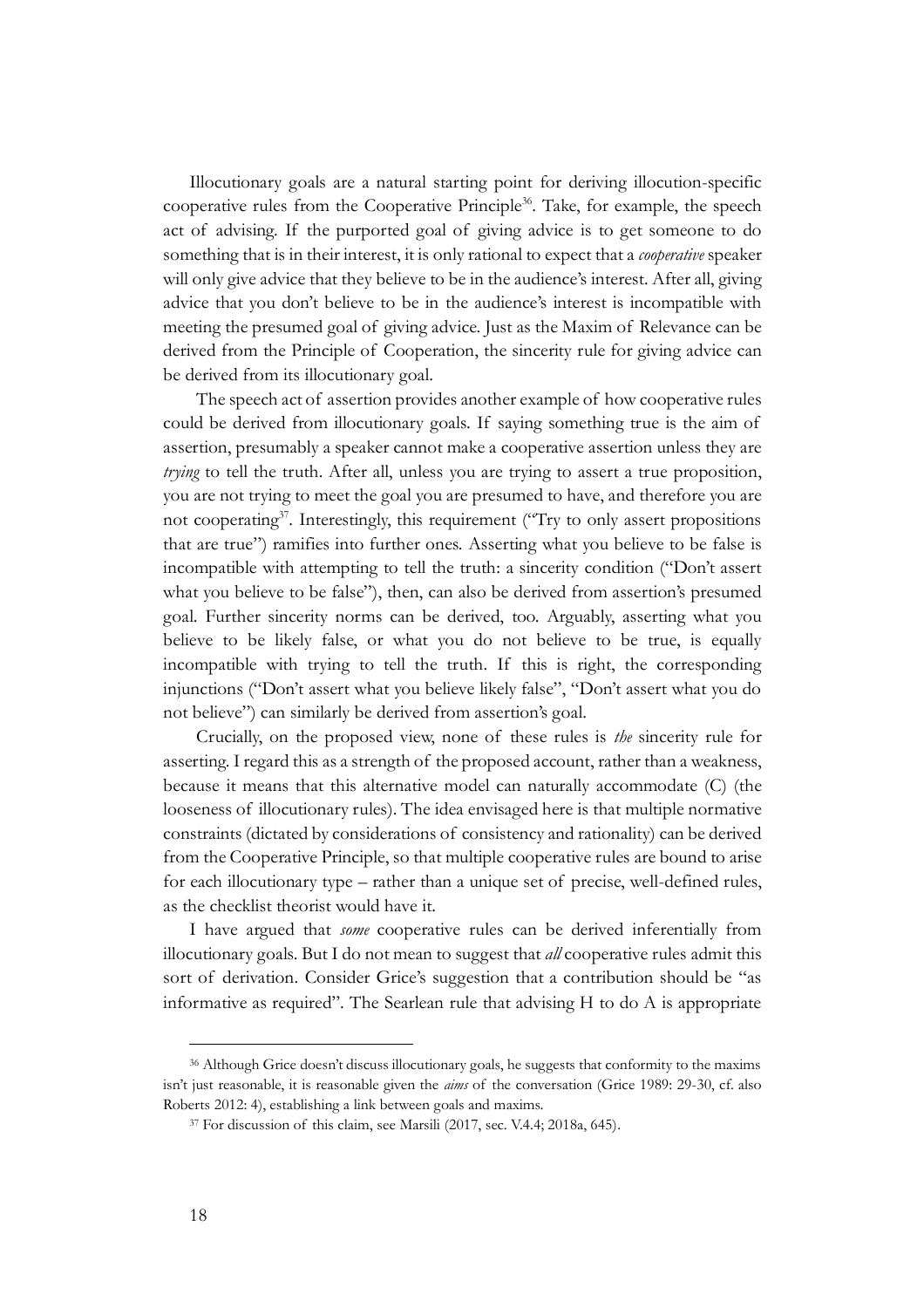only if "it is not obvious to both S and H that H will do  $A$ " (1969: 66-7) is easily derivable from this assumption. The same goes for the requirement that an assertion is appropriate only if "it is not obvious to both S and H that H knows (does not need to be reminded of, etc.) p" (Searle 1969: 55-66). This suggests that not all cooperative rules are derivable from illocutionary goals.

Similarly, we do not need to assume that all these expectations have the same strength and form. A more plausible view is that illocutions are governed by a loose spectrum of norms of different strength and nature<sup>38</sup>. At one pole we have welldefined, stricter requirements, like institutional illocutionary rules, which are explicit and well-defined, enforced by dedicated institutions, and associated with precise sanctions. Close to this pole we also find rules that competent speakers can easily articulate, like the rules against lying or against breaking promises, which are actively policed by competent speakers of the language. At the lower end of the scale, by contrast, we find loose expectations that are not associated with clear penalties, that often admit exceptions, but that is still rational to expect other communicators to follow (like the Searlean rules against redundant illocutions).

This account of illocutionary normativity can easily accommodate also (A) and (B). Given that the expectations falling at the weaker end of the spectrum are loose, defeasible, weak, and not associated with defined sanctions, we need not assume that competent speakers can articulate these expectations just in virtue of knowing what the relevant speech act is. Likewise, rules falling at this end of the spectrum will inevitably trigger scholarly dispute, since evidence for their existence (e.g. speakers' dispositions to sanction violations) are bound to be harder to detect, and easier to challenge.

On this view, illocutions are governed by loose normative expectations that are not easily reducible to a finite checklist of well-defined, strict rules. This model naturally lends itself to accommodate a more ecumenic, pluralistic approach to speech act theory, which regards dissenting theories as compatible attempts to highlight the various, multi-faceted normative constraints regulating different illocutions in different contexts. As such, this approach offers an ideal groundwork for developing a unified theory of illocutionary normativity, one able to overcome territorial divisions concerning which illocutionary rules govern each illocution.

<sup>38</sup> A similar assumption is also present in Grice (1989: 26–27, 371), who mentions that expectations of conformity to Quality are stronger than expectations of conformity to Quantity (especially the second maxim of Quantity). Presumably, the strength of a normative constraint will also be affected by whether the speaker has *mitigated* or *reinforced* the illocution with modifiers. Sbisà has written extensively on how these modifiers work, and how they modulate force and normative obligations (Bazzanella, Caffi, and Sbisà 1991; Sbisà 2001a; 2014; Labinaz and Sbisà 2014).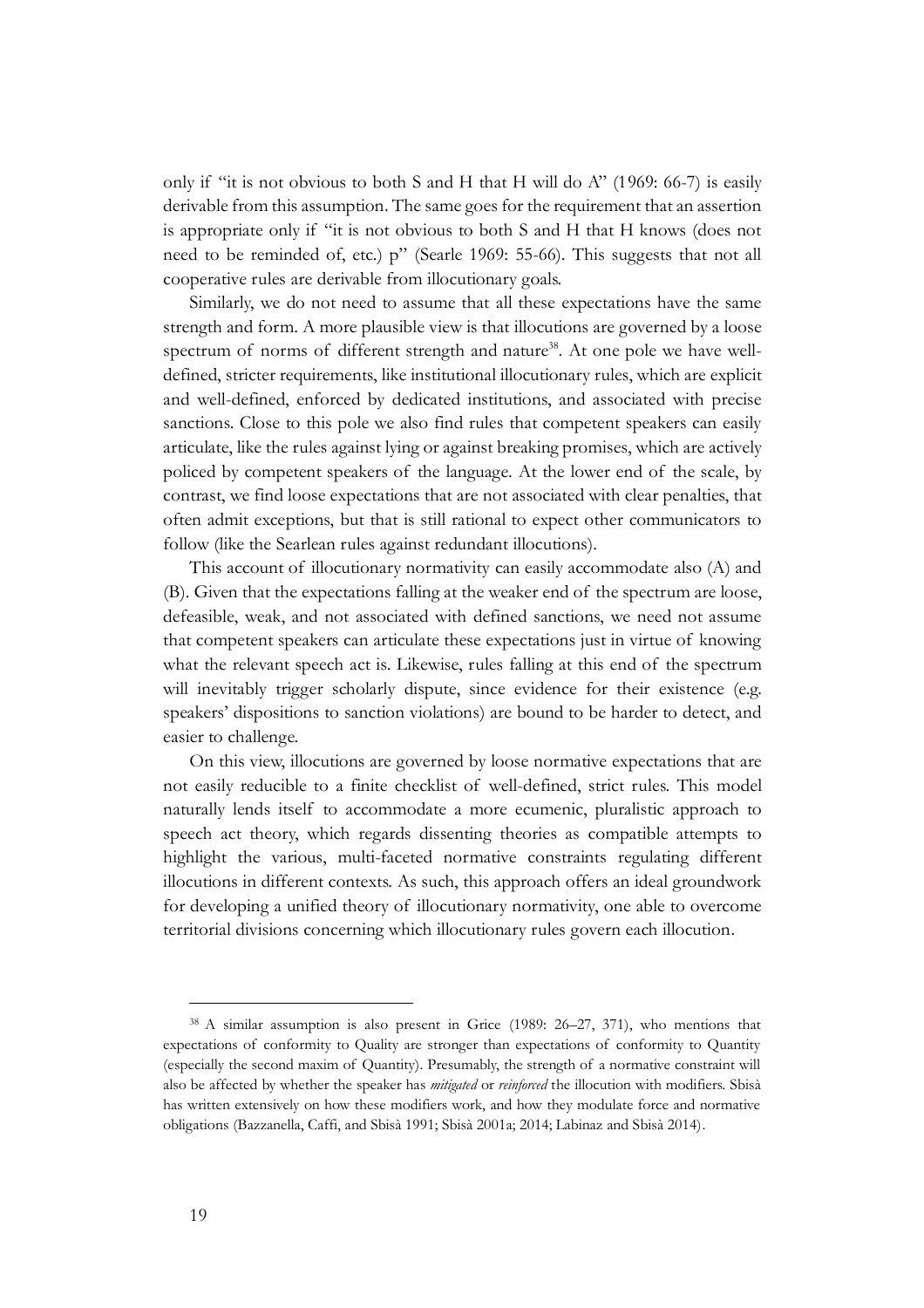This model also offers a plausible genealogical story as to how illocutionary rules acquire the normative force that they have. Presumably, illocutionary norms can move along the spectrum as time passes. Some expectations (like sincerity rules) slowly sediment into stricter requirements, moving upward in the hierarchy. They become associated with clearer sanctions, crystallising into genuine, stricter rules<sup>39</sup>. Less important expectations (like rules against redundant advising) are less likely to undergo this process, remaining at the bottom of the hierarchy. None of these norms, however, simply happens to regulate the relevant illocution in virtue of some mysterious, Platonic relation of metaphysical necessity, as some proponents of the Checklist View seem to assume.

# **5. An open project**

This chapter has offered some programmatic suggestions for developing a unified framework for classifying, studying, and conceptualising illocutionary rules. It has shown that Sbisà's seminal work provides a fertile ground for bringing together under a single flag different lines of research on illocutionary normativity. It has argued that the notions of illocutionary goals and illocutionary obligations can enrich Sbisà's model. Finally, it has developed an approach for deriving cooperative rules, delineating a way to model illocutionary normativity that avoids dubious appeals to relations of metaphysical necessity between illocutions and their norms. The project begun by Sbisà is ambitious; inevitably, many questions still remain open. This chapter has just attempted to make a further step in the same direction, laying down some groundwork for future research into foundational questions in speech act theory.

<sup>&</sup>lt;sup>39</sup> Research on the development of linguistic rules usually makes assumptions along these lines, suggesting that loose expectations slowly transition into stricter rules and conventions. How this transition is explained varies widely from theory to theory (see, e.g., Young 1993; Millikan 2005; Steels 2011; Centola and Baronchelli 2015; Witek 2015). Not all rules undergo this process – for instance, some are the result of an institutional *fiat* (like laws against perjury or for marriage). We may also wonder whether the weakest and loosest of these requirements really deserve to be called 'rules', or are best described as mere 'expectations' or 'constraints' (Sbisà 2001b, e.g., denies the status of rule to the Cooperative Principle). I doubt that a straight answer can be given. For our purposes, all that matters is that these expectations all exercise some degree of normative guidance on illocutionary performances, and as such they fall under our domain of investigation.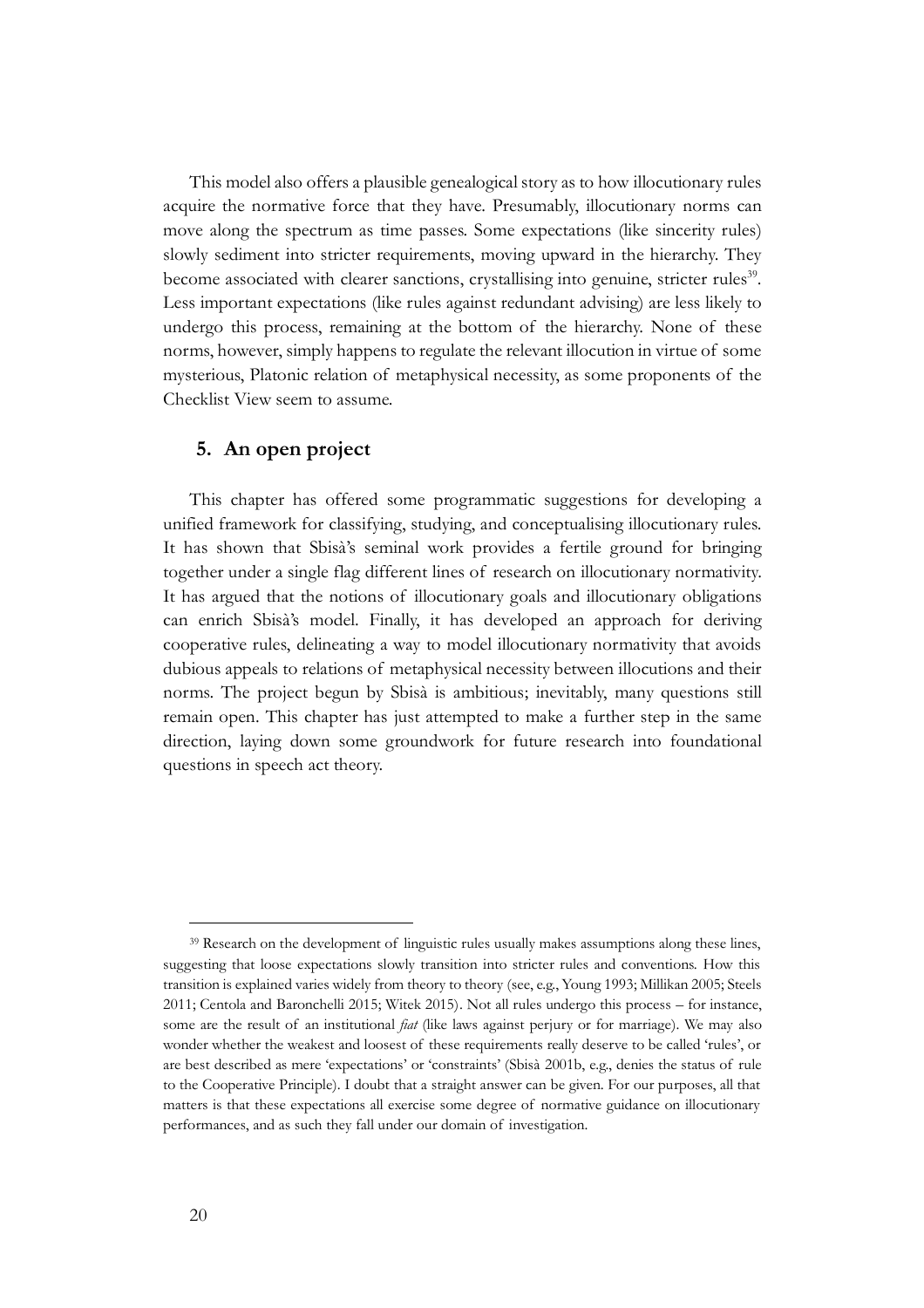# **6. References**

- Alston, William P. 2002. 'Illocutionary Acts and Linguistic Meaning'. In *Foundations of Speech Act Theory*, edited by S. Tsohadzidis, 37–57. London: Routledge.
- Austin, John Langshaw. 1975. *How To Do Things With Words*. 2nd ed. Oxford: Clarendon Press.
- Bach, Kent, and Robert M. Harnish. 1979. *Linguistic Communication and Speech Acts*. Cambridge: MIT Press.
- Bazzanella, Carla, Claudia Caffi, and Marina Sbisà. 1991. 'Scalar Dimensions of Illocutionary Force'. In *Speech Acts: Fiction or Reality*, by Igor Ž. Žagar, 63–76. Antwerp & Ljubljana: IPrA Distribution Center for Yugoslavia and Institute for Social Sciences.
- Brandom, Robert. 1994. *Making It Explicit: Reasoning, Representing, and Discursive Commitment*. Cambridge, MA: Harvard University Press.
- Cappelen, Herman. 2011. 'Against Assertion'. In *Assertion: New Philosophical Essays*, edited by Jessica Brown and Herman Cappelen, 21–48. Oxford: Oxford University Press. https://doi.org/10.1093/acprof.
- Centola, Damon, and Andrea Baronchelli. 2015. 'The Spontaneous Emergence of Conventions: An Experimental Study of Cultural Evolution'. *Proceedings of the National Academy of Sciences* 112 (7): 1989–94. https://doi.org/10.1073/pnas.1418838112.
- Chomsky, Noam. 1965. *Aspects of the Theory of Syntax*. MIT Press.
- Corredor, Cristina. 2021. 'Illocutionary Performance and Objective Assessment in the Speech Act of Arguing'. *Informal Logic* 41 (3): 453–83. https://doi.org/10.22329/il.v41i3.6854.
- Douven, Igor. 2006. 'Assertion, Knowledge, and Rational Credibility'. *The Philosophical Review* 115 (4): 449–85. https://doi.org/10.1215/00318108-2006-010.
- Dummett, Michael. 1973. *Frege: Philosophy of Language*. Duckworth.
- Fillmore, Charles J. 1975. 'An Alternative to Checklist Theories of Meaning'. *Proceedings of the Meeting of the Berkeley Linguistics Society* 1 (0): 123–31. https://doi.org/10.3765/bls.v1i0.2315.
- García-Carpintero, Manuel. 2022. 'How to Understand Rule-Constituted Kinds'. *Review of Philosophy and Psychology* 13 (1): 7–27. https://doi.org/10.1007/s13164-021-00576-z.
- Gerken, Mikkel. 2012. 'Discursive Justification and Skepticism'. *Synthese* 189 (2): 373–94. https://doi.org/10.1007/s11229-012-0076-0.
- Geurts, Bart. 2019. 'Communication as Commitment Making: Speech Acts, Implicatures, Common Ground'. *Theoretical Linguistics* 45 (1–2): 1–30.
- Goldberg, Sanford C. 2015. 'RECENT WORK ON ASSERTION'. *American Philosophical Quarterly* 52 (4).
- Green, Mitchell. 2019. 'Assertion and Convention'. In *The Oxford Handbook of Assertion*, edited by Sanford C. Goldberg. Oxford University Press.
- Greenberg, Alexander. 2020. 'There Is No (Sui Generis) Norm of Assertion'. *Philosophy* 95 (3): 337–62. https://doi.org/10.1017/S0031819120000169.

Grice, H. P. 1989. *Studies in the Way of Words*. Cambridge, MA: Harvard University Press. Harnish, Robert M. 2005. 'Commitments and Speech Acts'. *Philosophica* 75.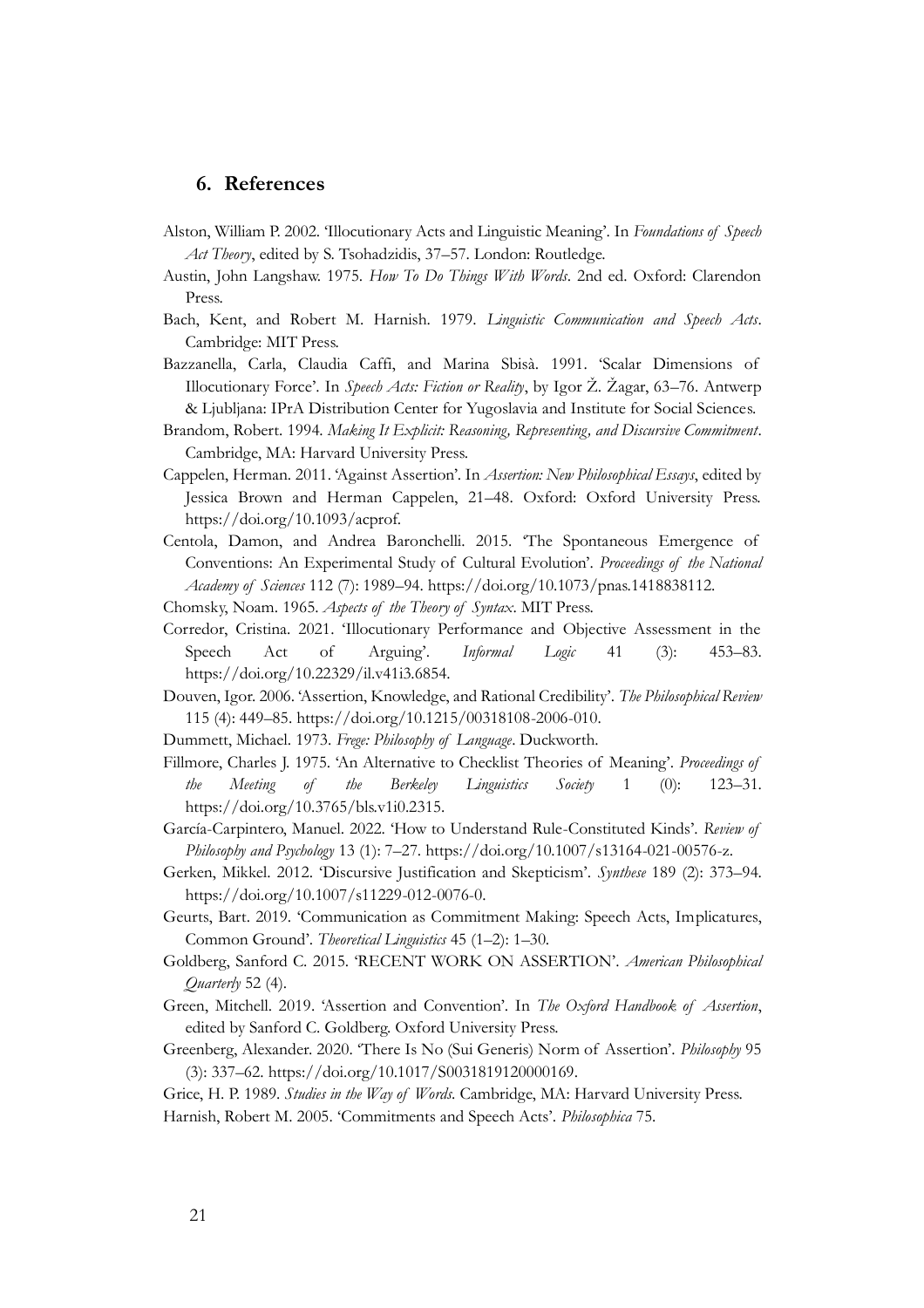- Harnish, Robert M., and Christian Plunze. 2006. 'Illocutionary Rules'. *Pragmatics & Cognition* 14 (1): 37–52. https://doi.org/10.1075/pc.14.1.04har.
- Hindriks, Frank. 2007. 'The Status of the Knowledge Account of Assertion'. *Linguistics and Philosophy* 30 (3): 393–406. https://doi.org/10.1007/s10988-007-9019-5.
- Humberstone, Lloyd. 1992. 'Direction of Fit'. *Mind* 101 (401).
- Isella, Margherita, Patricia Kanngiesser, and Michael Tomasello. 2019. 'Children's Selective Trust in Promises'. *Child Development* 90 (6): e868–87. https://doi.org/10.1111/cdev.13105.
- Johnson, Casey Rebecca. 2019. 'Investigating Illocutionary Monism'. *Synthese* 196: 1151–65. https://doi.org/10.1007/s11229-017-1508-7.
- Kneer, Markus. 2018. 'The Norm of Assertion: Empirical Data'. *Cognition* 177 (July 2017): 165–71. https://doi.org/10.1016/j.cognition.2018.03.020.
- ———. 2021. 'Norms of Assertion in the United States, Germany, and Japan'. *PNAS* 118 (37): 3.
- Kvanvig, Jonathan L. 2009. 'Assertion, Knowledge, and Lotteries'. In *Williamson on Knowledge*, edited by Duncan Pritchard and Patrick Greenough. Oxford University Press.
- Labinaz, Paolo. 2016. 'Rationality in Linguistic Interpretation: From Charity to Cooperativeness'. In *Pratical Rationality in Politica Contexts: Facing Diversity in Contemporary Multicultural Europe*, edited by Riccardo Martinelli and Gabriele De Anna. Trieste: EUT.
- Labinaz, Paolo, and Marina Sbisà. 2014. 'Certainty and Uncertainty in Assertive Speech Acts'. In *Communicating Certainty and Uncertainty in Medical, Supportive and Scientific Contexts*, edited by Andrzej Zuczkowski, Carla Canestrari, Ramona Bongelli, and Ilaria Riccioni. John Benjamins Publishing Company.
- Lackey, Jennifer. 2007. 'Norms of Assertion'. *Noûs* 41 (4): 594–626. https://doi.org/10.1111/j.1747-9991.2007.00065.x.
- Levinson, Stephen. 1983. *Pragmatics*. New York: Cambridge University Press.
- Levinson, Stephen C. 1979. 'Activity Types and Language'. *Linguistics* 17 (5–6). https://doi.org/10.1515/ling.1979.17.5-6.365.
- Lewiński, Marcin. 2021. 'Illocutionary Pluralism'. *Synthese* 199 (December): 6687–6714. https://doi.org/10.1007/s11229-021-03087-7.
- Maas, Fay K. 2008. 'Children's Understanding of Promising, Lying, and False Belief '. *The Journal of General Psychology* 135 (3): 301–22. https://doi.org/10.3200/GENP.135.3.301- 322.
- MacFarlane, John. 2011. 'What Is Assertion?' In *Assertion: New Philosophical Essays*, edited by Jessica Brown and Herman Cappelen. Oxford: Oxford University Press.
- Maitra, Ishani. 2011. 'Assertion, Norms, and Games'. In *Assertion: New Philosophical Essays*, edited by Jessica Brown and Herman Cappelen, 1–28. Oxford: Oxford University Press. https://doi.org/10.1093/acprof.
- Marconi, Diego. 1997. 'Semantic Normativity Without Semantic Norm'. In *Thought and Ontology*, edited by M. Sainsbury, 57–125. Franco Angeli.
- Marsili, Neri. 2016. 'Lying by Promising'. *International Review of Pragmatics* 8 (2): 271–313. https://doi.org/10.1163/18773109-00802005.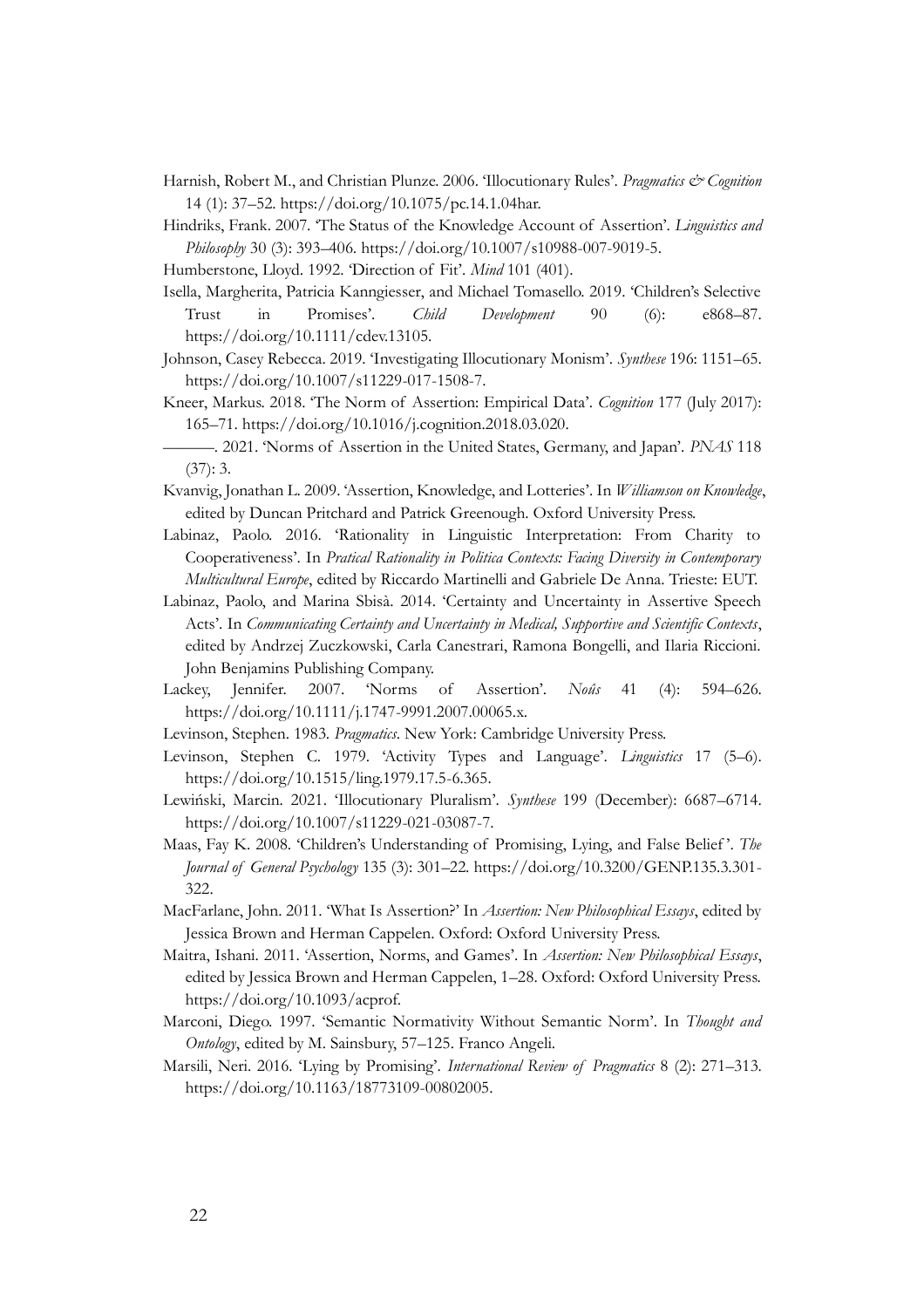———. 2017. 'You Don't Say ! Lying, Asserting and Insincerity'. PhD Dissertation, University of Sheffield. https://etheses.whiterose.ac.uk/19068/.

———. 2018a. 'Truth and Assertion: Rules versus Aims'. *Analysis* 78 (4): 638–48. https://doi.org/10.1093/analys/any008.

———. 2018b. 'Lying and Certainty'. In *The Oxford Handbook of Lying*, edited by Jörg Meibauer, 169–82. Oxford: Oxford University Press. https://doi.org/10.1093/oxfordhb/9780198736578.013.12.

———. 2019. 'The Norm of Assertion: A "constitutive" Rule?' *Inquiry*. https://doi.org/10.1080/0020174X.2019.1667868.

———. 2021b. 'Lying: Knowledge or Belief?' *Philosophical Studies*. https://doi.org/10.1007/s11098-021-01713-1.

———. 2021a. 'Truth: The Rule or the Aim of Assertion?' *Episteme*, September, 1–7. https://doi.org/10.1017/epi.2021.28.

———. 2022. 'Immoral Lies and Partial Beliefs'. *Inquiry* 65 (1): 117–27. https://doi.org/10.1080/0020174X.2019.1667865.

Marsili, Neri, and Alex Wiegmann. 2021. 'Should I Say That? An Experimental Investigation of the Norm of Assertion.' *Cognition* 212. https://doi.org/10.1016/j.cognition.2021.104657.

Mehta, Neil. 2016. 'Knowledge and Other Norms for Assertion, Action, and Belief: A Teleological Account'. *Philosophy and Phenomenological Research* 93 (3): 681–705. https://doi.org/10.1111/phpr.12222.

Mikhail, John. 2011. *Elements of Moral Cognition: Rawls' Linguistic Analogy and the Cognitive Science of Moral and Legal Judgment*. Cambridge University Press.

Millikan, Ruth Garrett. 2005. *Language: A Biological Model*. Oxford: Clarendon Press.

Pagin, Peter. 2016. 'Problems with Norms of Assertion'. *Philosophy and Phenomenological Research* 93 (1): 178–207. https://doi.org/10.1111/phpr.12209.

Pagin, Peter, and Neri Marsili. 2021. 'Assertion'. In *Stanford Enciclopedia of Philosophy*, Winter. https://plato.stanford.edu/archives/win2021/entries/assertion/.

Pollock, John L. 1982. *Language and Thought*. Princeton University Press.

Rescorla, Michael. 2009. 'Assertion and Its Constitutive Norms'. *Philosophy and Phenomenological Research* LXXIX (1): 98–130.

Roberts, Craige. 2012. 'Information Structure in Discourse: Towards an Integrated Formal Theory of Pragmatics'. *Semantics and Pragmatics* 5 (6): 1–69. https://doi.org/10.3765/sp.5.6.

Sbisà, Marina. 2001a. 'Illocutionary Force and Degrees of Strength in Language Use'. *Journal of Pragmatics* 33 (September 1996): 1791–1814.

———. 2001b. 'Intentions from the Other Side'. In *Paul Grice's Heritage*, by Giovanna Cosenza, 185-206. Turnhout: Brepols.

———. 2006. 'Two Conceptions of Rationality in Grice's Theory of Implicature'. In , by E. Baccarini and S. Prijic-Samarzija, 233–47. Filozofski fakultet u Rijeci.

———. 2007. 'On Argumentative Rationality'. *Anthropology and Philosophy* 8 (1–2): 89–100.

———. 2013a. 'Some Remarks About Speech Act Pluralism'. In *Perspectives on Pragmatics and Philosophy*, edited by Alessandro Capone, Franco Lo Piparo, and Marco Carapezza, 227–